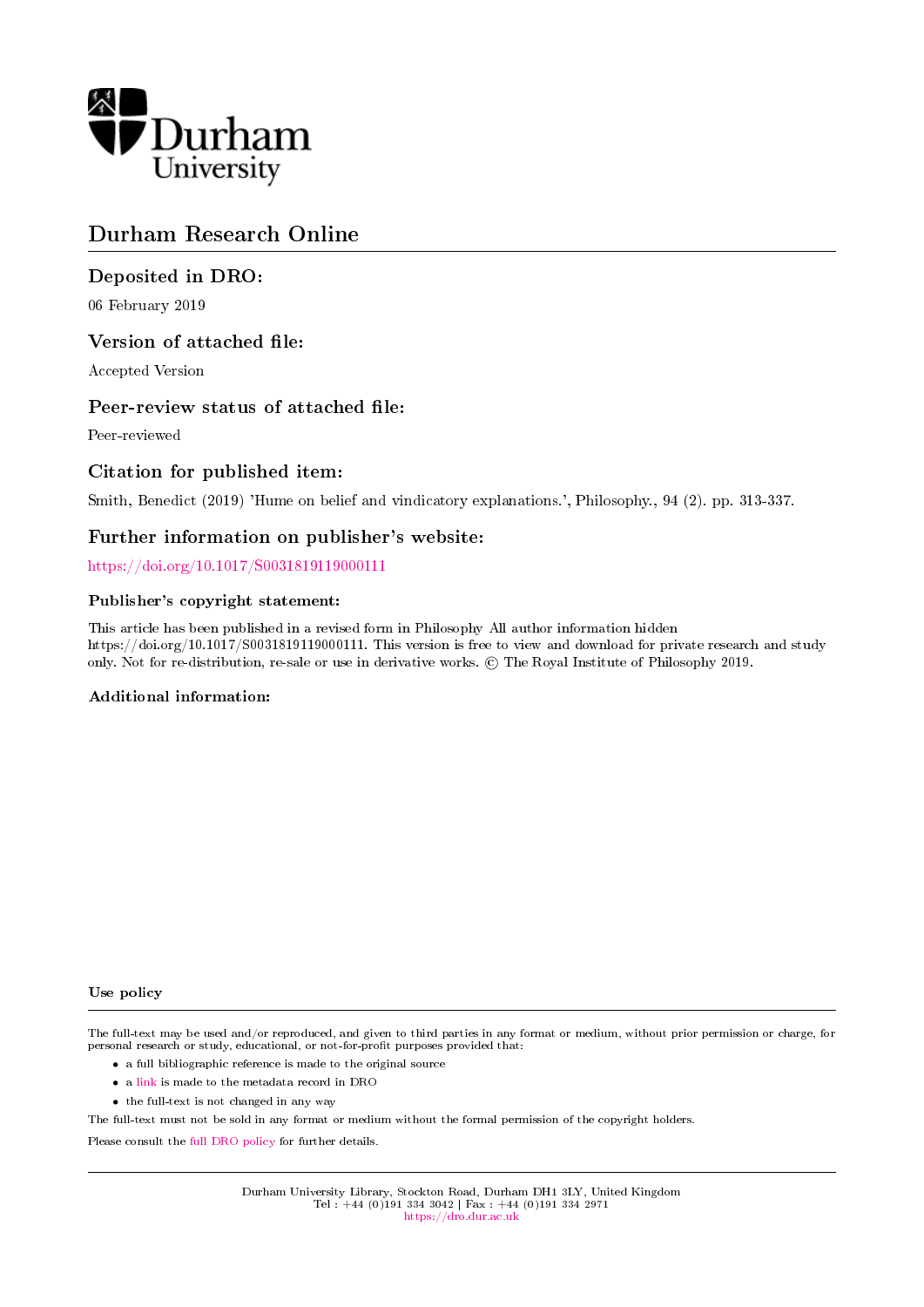# **Hume on Belief and Vindicatory Explanations**

### Benedict Smith Durham University

#### **Abstract**

Hume's account of belief is understood to be inspired by allegedly incompatible motivations, one descriptive and expressing Hume's naturalism, the other normative and expressing Hume's epistemological aims. This understanding assumes a particular way in which these elements are distinct: an assumption that I dispute. I suggest that the explanatory-naturalistic aspects of Hume's account of belief are not incompatible with the normative-epistemological aspects. Rather, at least for some central cases of belief formation that Hume discusses at length, S's coming to believe that *p* can be explained in a way that vindicates S's belief that *p*.

#### **Introduction**

<u>.</u>

At the beginning of the *Treatise* Hume tells us that a principal aim of his work is to provide explanations of our beliefs and ideas. In the Introduction, for instance, he anticipates improvements in our understanding of mathematics, natural philosophy and natural religion were we able to 'explain the nature of the ideas we employ' and to explain the process of belief formation. Hume claims that *via* an explanation of our beliefs we can aspire to 'explain the principles of human nature' and, in so doing, chart 'a compleat system of the sciences' (T Introduction 6, SBN xvi).<sup>1</sup> This, at least at the opening of the *Treatise*, is Hume's explanatory ambition.

This ambition is characterized in Hume scholarship as an attempt to provide an account of belief formation, an account allegedly distinct from Hume's epistemological concerns. These latter, if some familiar interpretations are right, are negative or 'sceptical'. Thus Hume's interests are taken to involve at least two contrasting elements: on the one hand a naturalistic, explanatory project and an epistemological, normative or critical one on the other. A recurrent theme both in Hume's texts and in their interpretation concerns the relation between these strands, the relation between the roles that nature and reason play in Hume's 'science of man' and his account of belief in particular.

<sup>1</sup> References to the *Treatise* are to David Hume, *A Treatise of Human Nature*, ed. David Fate Norton and Mary J. Norton (New York: Oxford University Press, 2011), hereafter cited as "T" followed by Book, part, section, and paragraph numbers, and to *A Treatise of Human Nature*, L. A. Selby-Bigge (ed.), revised by P. H. Nidditch, 2nd edn. (Oxford: Clarendon Press, 1978), hereafter cited as "SBN" followed by page number. Similarly for the 'Abstract' to the *Treatise* in "T" cited as "A", and *Enquiries Concerning Human Understanding and Concerning the Principles of Moral L. A. Selby-Bigge (ed.),* revised by P. H. Nidditch, 3rd edn. (Oxford University Press, 1975) cited as "EHU" followed by section and part.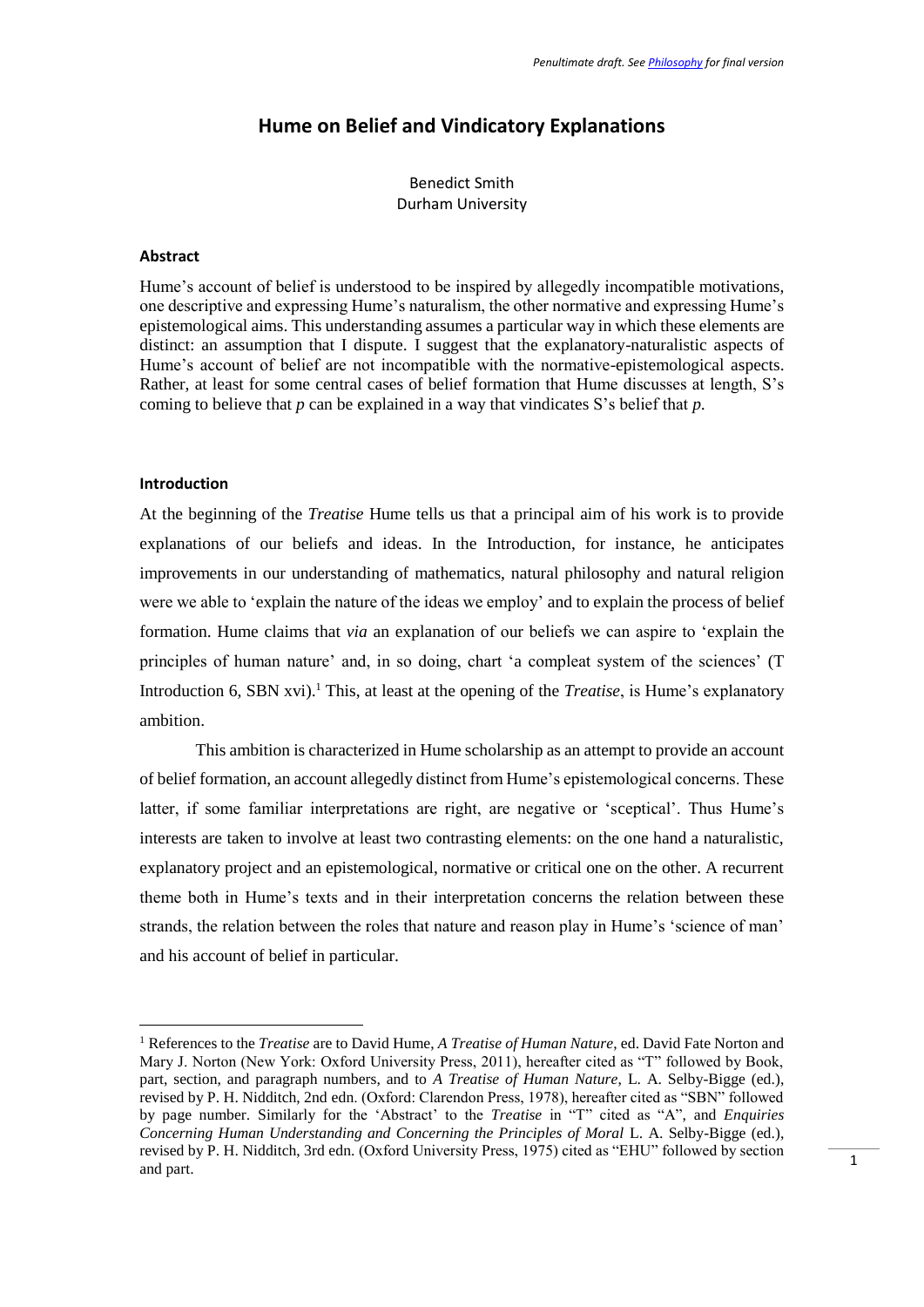Accounts of the relation between these allegedly distinct elements differ markedly. Strawson characterizes Hume's naturalist-explanatory strategy as constituting a refuge from the inevitably sceptical outcome of epistemological reflection.<sup>2</sup> Michael Williams sees a tendency to portray the relation as one that involves us oscillating between perspectives on our beliefs, sometimes a rational-epistemic perspective, other times an explanatory-naturalist one.<sup>3</sup> Paul Russell suggests that the relation presents readers with an apparent 'riddle' since Hume's epistemic aims are not only hard to square with his explanatory approach but are in tension with it. The *Treatise* in this respect being 'not just Janus-faced but ... broken-backed'.<sup>4</sup> Nevertheless explaining our beliefs, Hume tells us, can illuminate the principles of human nature and inform our understanding of the sciences, particularly the 'science of man' which he locates as foundational.<sup>5</sup> So realizing the explanatory ambition promises to give more than a narrow understanding of how beliefs *qua* internal mental states arise. The interpersonal dimension of our epistemic practices, the social regulation of belief, the first-person and intersubjective phenomenology of belief-states and their role in our cognitive, affective and practical life are topics amongst others that come into view by seeking to explain our ideas and beliefs in Hume's sense. So identifying the *explananda* is not a simple task and thus neither is specifying the *explanantia*.

There is an important difference between the naturalist-explanatory elements and those passages where Hume discusses the epistemic status of belief. But the difference need not be portrayed as one in which the elements are characterized as antagonistic or even independent, encouraging an oscillation of the sort Williams describes. A view which reads Hume's account of belief as incorporating both explanatory and normative aspects has already been proposed by previous influential interpretations.<sup>6</sup> My approach here is consistent with some of these insofar as it seeks to show that an account of belief formation is relevant for how we should understand the epistemic status of belief. What distinguishes the view I propose here is that the explanatory and epistemological approaches are conceptually related; that there is a form of belief explanation that provides an agent with entitlement to believe. Other interpretations have suggested that natural, non-epistemic (in particular *psychological*) properties determine the

<sup>2</sup> Peter Strawson, *Skepticism and Naturalism: Some Varieties* (London: Methuen & Co., 1987), 12.

<sup>3</sup> Michael Williams, *Unnatural Doubts: Epistemological Realism and the Basis of Scepticism* (Princeton: Princeton University Press, 1996), 8.

<sup>4</sup> Paul Russell, *The Riddle of Hume's* Treatise*: Skepticism, Naturalism, and Irreligion* (Oxford: Oxford University Press, 2008), 3.

<sup>5</sup> For further discussion see Benedict Smith "Naturalism, Experience, and Hume's 'Science of Human Nature'" *International Journal of Philosophical Studies* 24(3) (2016): 310-323.

<sup>6</sup> See, for some examples, David Owen *Hume's Reason* (Oxford: Oxford University Press, 1999); Eric Schliesser, "Two definitions of 'Cause', Newton, and the Significance of the Humean Distinction Between Natural and Philosophical Relations", *The Journal of Scottish Philosophy*, 5(1) (2007): 83-101; Stefanie Rocknak "Constancy and Coherence in 1.4.2 of Hume's Treatise: The Root of "Indirect" Causation and Hume's Position on Objects", *The European Legacy*, 18:4 (2013): 444-456.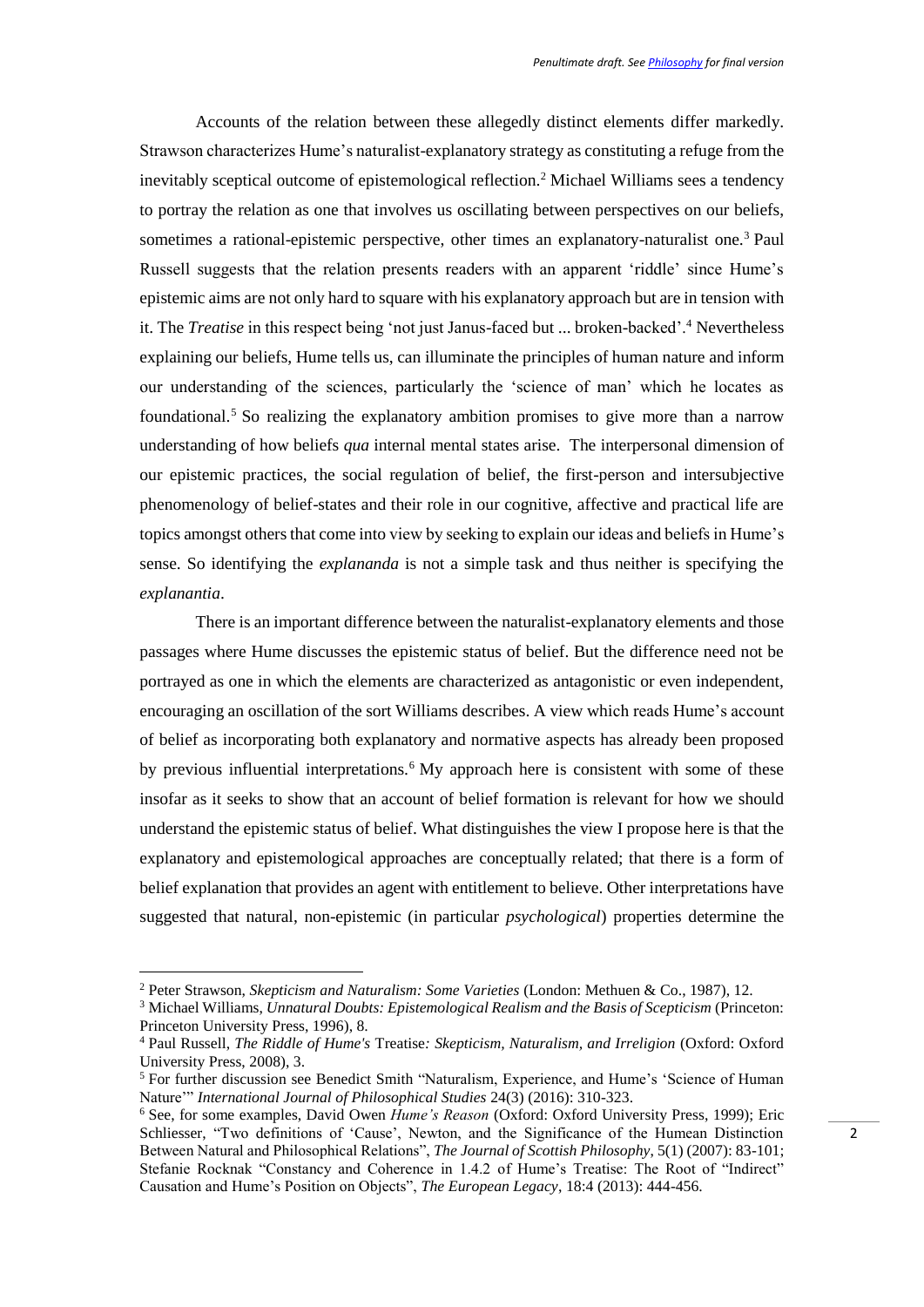epistemic status of belief. According to such interpretations a complete explanation of how beliefs are formed invokes non-epistemic properties that subsequently and independently fix epistemic status: such properties have an essential role in reliably producing true beliefs for example. There are different versions of this view of Hume (which I will come onto in the next section) but what is common to them is the assumption that the only or at least the principal way that a belief can be justified, according to Hume's naturalistic account, is explained by the role of non-epistemic properties. Providing a vindicatory explanation likewise shows how a belief can be justified; but it does so without grounding a belief's epistemic status on the workings of non-epistemic purely naturalistic properties, a needlessly reductive account that cannot make sense of the basic subject-matter of Hume's explanatory project.

Hume tells us very little indeed about what exactly he means by *explain* and *explanation* and so it is not straightforward what the project of explaining our ideas and beliefs amounts to or how anyone might evaluate its success. One way to fill-in the blanks here might be to connect Hume's obvious enthusiasm for explanation with his equally obvious enthusiasm for science. As a 'Newton of the mind', for instance, Hume might be thought of as modelling explanations of the existence and behavior of mental phenomena on the explanatory and predictive success of physics. Hume notes how the moral philosopher 'fixes the principles of his science' in an analogous way to the natural philosopher, the one concerning historical events and practices for instance, the other 'plants, minerals, and other external objects' (EHU 8.1, SBN 83-84). But an alleged similarity at the level of 'fixing principles' need not be taken to mean that the constituents of the relative domains are themselves analogous. Belief, when Hume uses the term in his distinctively full-bloodied sense, is appropriately ascribed to a person only because it assumes a rich normative context of interpersonal interactions and one that incorporates the influence of background experience informing what is possible for a person to think. This context is not shared by other objects of explanation: explaining the inevitability (in Hume's sense) of S's coming to believe that *p*, is not the same as explaining the inevitability of bodies falling towards the earth when unsupported, for example. In the former case, I suggest, elucidating the relevant explanatory context reveals justificatory and potentially vindicatory elements in ways that would be entirely missing in the case of explanations in natural philosophy.

Invoking vindicatory explanation affords a way to appreciate the normative elements in Hume's account of belief formation, elements that, as one would expect, are pertinent for understanding cases in which a person is and is not justified in holding a belief. For instance, Hume's account of how beliefs are explained can also be regarded as potentially 'destabilizing'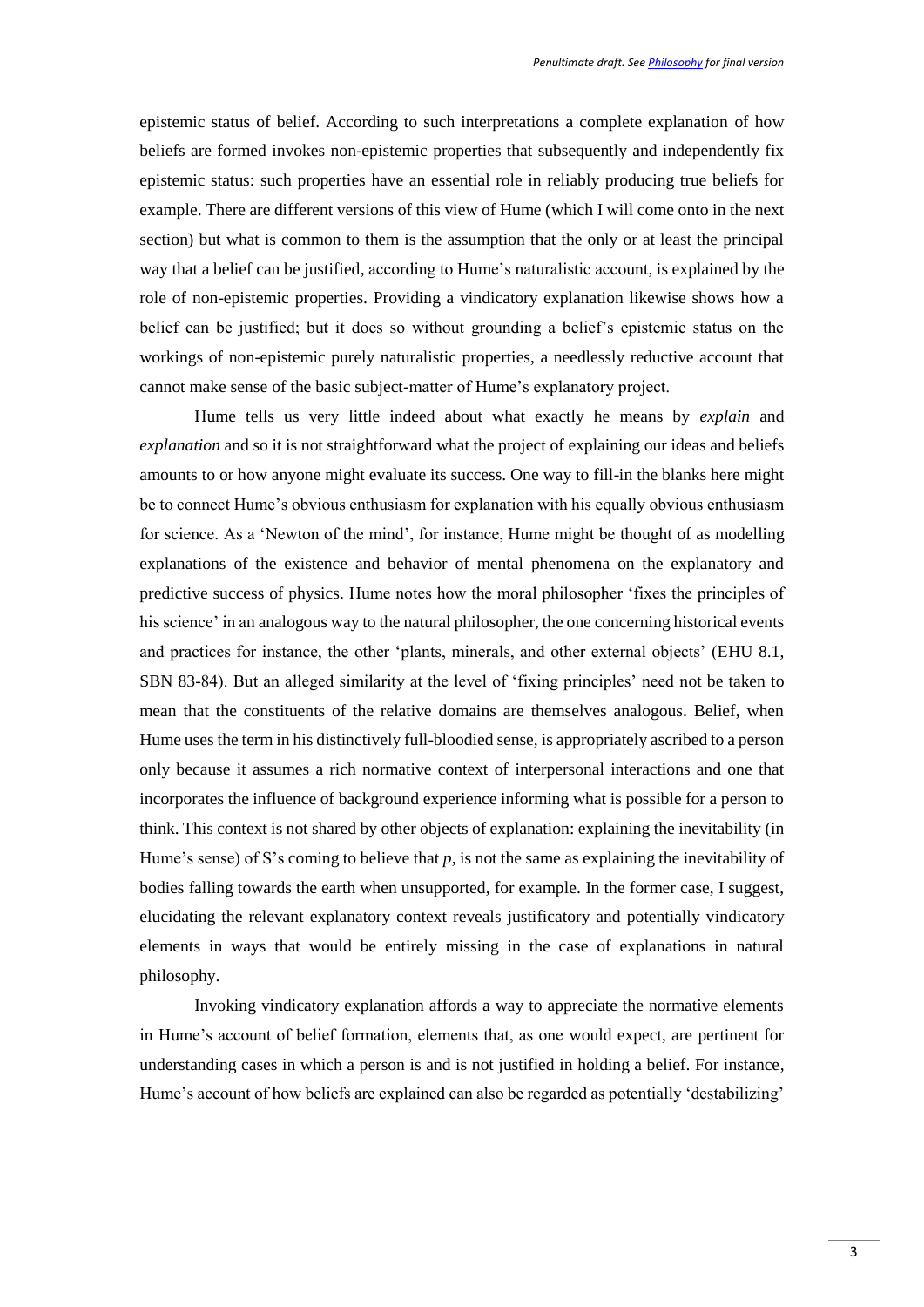as Kail has put it, thus undermining a person's entitlement to a belief.<sup>7</sup> In some cases once an explanation is adduced for our coming to hold a belief, that explanation undermines any warrant for holding it. So a way to distinguish between explanations that vindicate and those that destabilize needs to be found. Clearly, without a satisfactory distinction Hume's explanatory ambition cannot be realized.

I propose a solution that emphasizes Hume's justificatory externalism and, to that extent at least, it is consistent with other contemporary proposals. But the support for externalism suggested here is unlike the forms that have been developed in this context so far. The externalism implied by my account bypasses some arguably unattractive psychologistic interpretations of Hume's externalism, those that prioritize the operation of mindless forces underpinning belief formation, thus failing to recognize the nature of Hume's basic subject matter – persons. The alternative would retain the sense that being justified is a rational status and also show that a person's coming to occupy that status need not require first-person endorsement. Ultimately, although I can only sketch the view here, it is the developing influence of the understanding that, in Hume's view, is a rational facility (in a nuanced sense to be clarified in the next section) that contrasts with the more mechanistic components of belief-forming processes that cannot account for the irreducibly normative context of belief formation.

§1 outlines Hume's account of belief and explains the contrasting ways that causal inference can be regarded as 'natural' and as 'philosophical'. §2 then discusses an influential view about Hume's account of belief formation. Although it comes in different versions, central to this view is the idea that Hume's naturalistic account gives a cardinal role to particular psychological properties, properties that are also relevant for understanding the epistemic status of belief. In §3 I characterize vindicatory explanations and then examine the role of experience in Hume's account of belief formation. I emphasize how one way that Hume uses experience refers to the process of development that underpins belief in Hume's rich sense – as a state that 'anticipates perception', where this anticipation is underpinned by a form of *understanding*, as he puts it. In §4 I consider destabilizing explanations of belief, an apparent threat to establishing the content and significance of vindicatory explanations. In response I emphasize an important asymmetry between destabilizing and vindicatory explanations, one that helps to establish a justificatory externalism that is not solely reliant on the role of non-epistemic properties and which provides a person with default (defeasible) entitlement. By considering an aspect of the fabled billiard-ball example and Hume's related discussion, I suggest that a person coming to

-

<sup>7</sup> P.J.E. Kail, *Projection and Realism in Hume's Philosophy* (Oxford: Oxford University Press, 2007) and "Nietzsche and Hume: Naturalism and Explanation," in *Journal of Nietzsche Studies* 37 (2009): 5-22.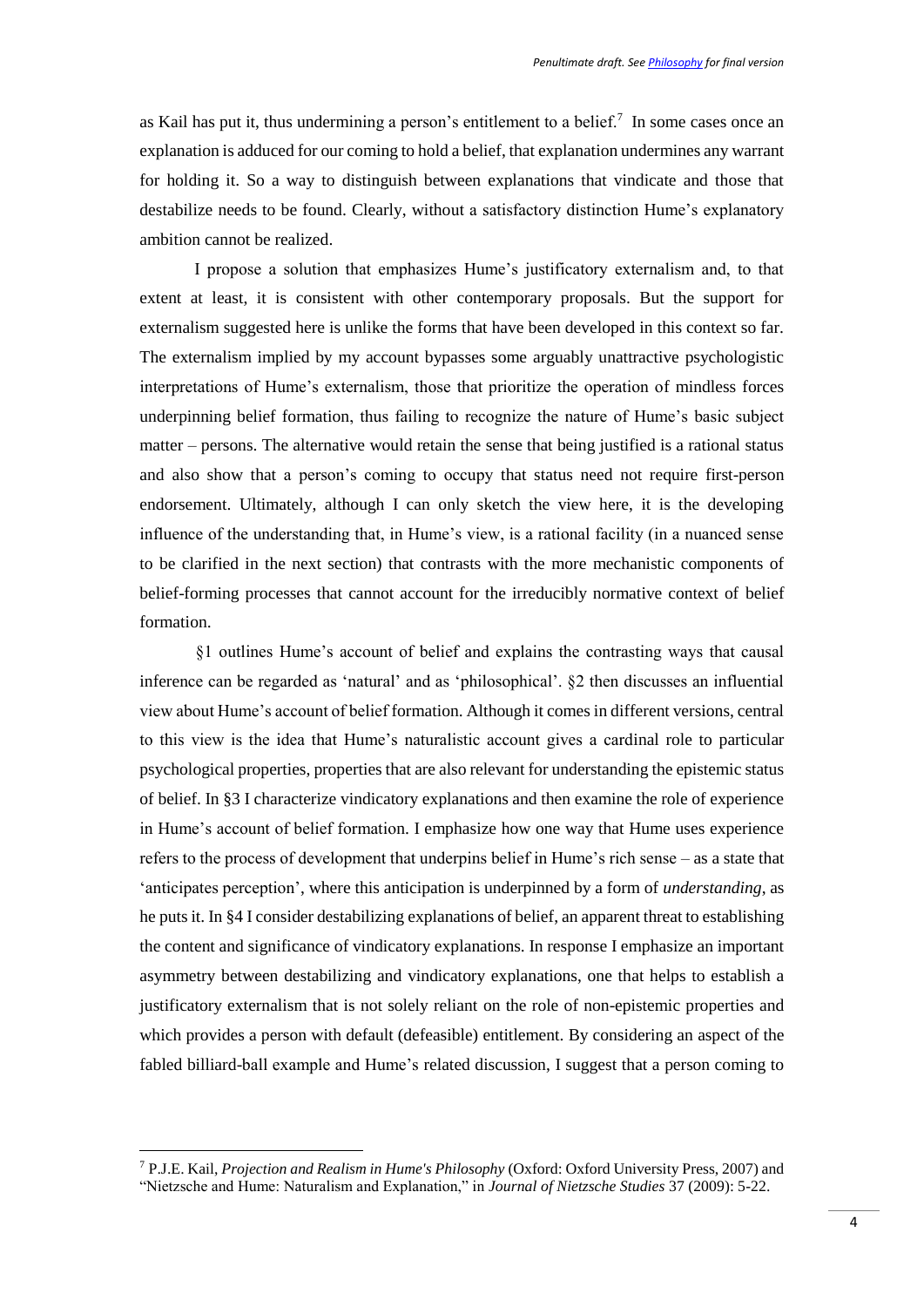believe that *p* is a rational achievement understood in light of how the understanding structures perceptual and cognitive content.

### **§1 Nature and Sources of Belief**

In the *Treatise* Hume claims that belief 'most accurately defin'd' is '[a] *lively idea related to or associated with a present impression*'. (T 1.3.7.5, SBN 96) but his exploration of different kinds of belief, their origins and their interactions with other cognitive and perceptual phenomena reveal that definition to be quite inadequate. At T 1.3.7.7 Hume concedes that he is 'at a loss' to express clearly what he means by belief and it is only with 'considerable difficulty' that belief can be identified as the subject matter of philosophical reflection (T 1.3.7.7, SBN 628 (App.)). According to how Hume describes this difficulty, it is a problem with capturing belief in satisfactory terminology, not with belief as such. Whilst we may 'express something near it', Hume insists that the nature of belief, in the end, is identifiable through 'recourse to every one's feelings', the most accurate understanding of belief thus being achieved through an exercise of clarifying interpersonal phenomenology. Belief '*feels* different' from other mental acts and, Hume continues, we can distinguish belief from an idea about, say, a fiction because of its distinctive phenomenological signature. Despite the professed difficulty in providing a satisfactory definition of belief it is, Hume thinks, clear enough what belief is in contrast to other states, something that 'every one sufficiently understands in common life' (T 1.3.7.7, SBN, 629).

At a general level Hume identifies three cardinal belief-forming processes: Reason, Association and Education, all of which are natural causes of belief. <sup>8</sup> In the context of demonstrating the relations of ideas, Hume explains that beliefs can be generated by reasoning in a way that embodies equal force and vivacity to those beliefs arising from the force of association. Association involves belief formation that relates an idea with occurrent content provided by perception or memory.<sup>9</sup> Principally, such associations are resemblance, contiguity and constant conjunction. Belief formed by education is, in contrast, non-rational in the sense of non-demonstrative and also non-associative in the present sense; through education a person can come to believe that *p* entirely on the basis of repeated impressions, not by associating an idea with another object or transferring the vivacity of a present impression into a relevant idea.<sup>10</sup> The extent to which we might want to call what is produced in this case a *belief* is

<sup>8</sup> See Lorne Falkenstein, "Naturalism, Normativity, and Scepticism in Hume's Account of Belief", *Hume Studies* Vol.23(1) (1997): 29-72.

 $9$  Op. cit. note 8, 34.

 $10 \text{ Op.}$  cit. note 8, 40.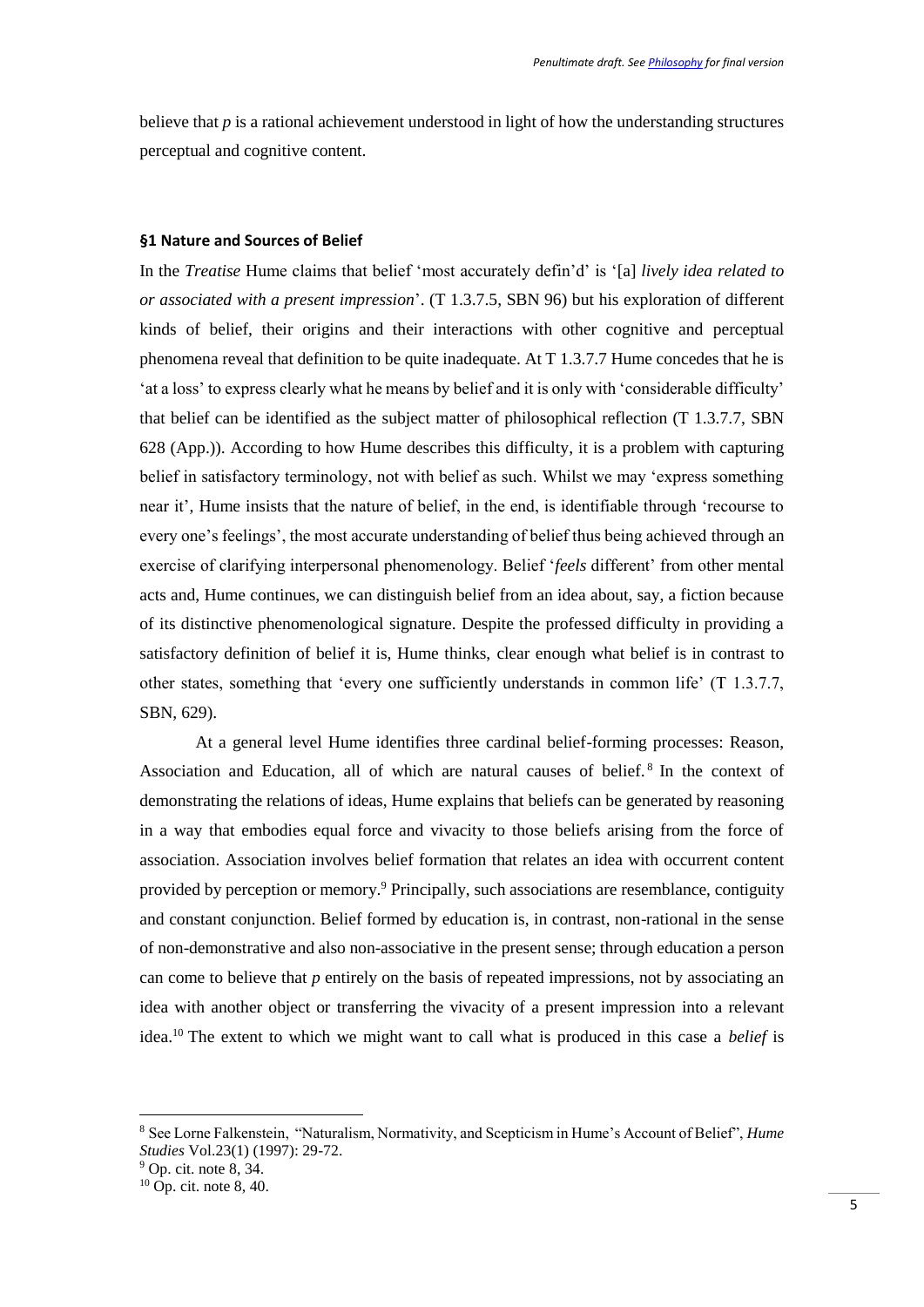unclear, but at least it could be a firm, steady, and vivacious commitment to things being thus and so.

Hume's appeal to constant conjunction expresses how the strength of belief in many cases will reflect the depth of the habituated imaginative capacity: limited experience of constant conjunction will give rise to weak belief, whereas an extensive diet of instances produces firmer, stronger belief. Thus belief arises 'by degrees' and acquires a 'new force from each instance, that falls under our observation. The first instance has little or no force: The second makes some addition to it: The third becomes still more sensible; and 'tis by these slow steps, that our judgment arrives at a full assurance' (T 1.3.12.2, SNB 130). Hume writes:

'Tis true, nothing is more common than for people of the most advanc'd knowledge to have attain'd only an imperfect experience of many particular events; which naturally produces only an imperfect habit and transition: But then we must consider, that the mind, having form'd another observation concerning the connexion of causes and effects, gives new force to its reasoning from that observation; and by means of it can build an argument on one single experiment, when duly prepar'd and examin'd. What we have found once to follow from any object, we conclude will for ever follow from it (T 1.3.12.3SNB 131).

Here Hume is developing a contrast between the belief forming process of a person with longstanding experience of events and a person with limited such experience. The difference is not just with the quantity of experience, so to speak: with 'advanc'd knowledge' arising from extensive experience a person develops a higher-order observational capacity that operates at a level unavailable to a person with limited experience. The content of the relevant kind of 'observation' is partly shaped by a form of generalized understanding of 'the connexion of causes and effects', an understanding that augments the inference, as Hume says, arising from 'imperfect' experience of particular phenomena and produces belief in causal connection even if its ground is but 'one single experiment'.

Of course there are different senses of observation here. For a person of limited experience, they would need to observe in some quite literal and direct way both conjuncts in the relation, and then 'sufficient instances' thereof (something I will come back to) in order to form what would be recognizable as a belief concerning their relation. Now that is a quite different sense of observation to the one that, according to Hume, has as its object *the fact that* objects of experience are, *ceteris paribus*, generally related thus and so. Hume describes this augmentation in terms of how background general knowledge can shape the way that we experience particular events. So I am suggesting that the difference is not just in the kind of reasoning that occurs independently of and as a response to experience; that would leave open the possibility that the experience is identical both to a person of 'advanc'd knowledge' and to those without such understanding. It is hard to take seriously the idea that the background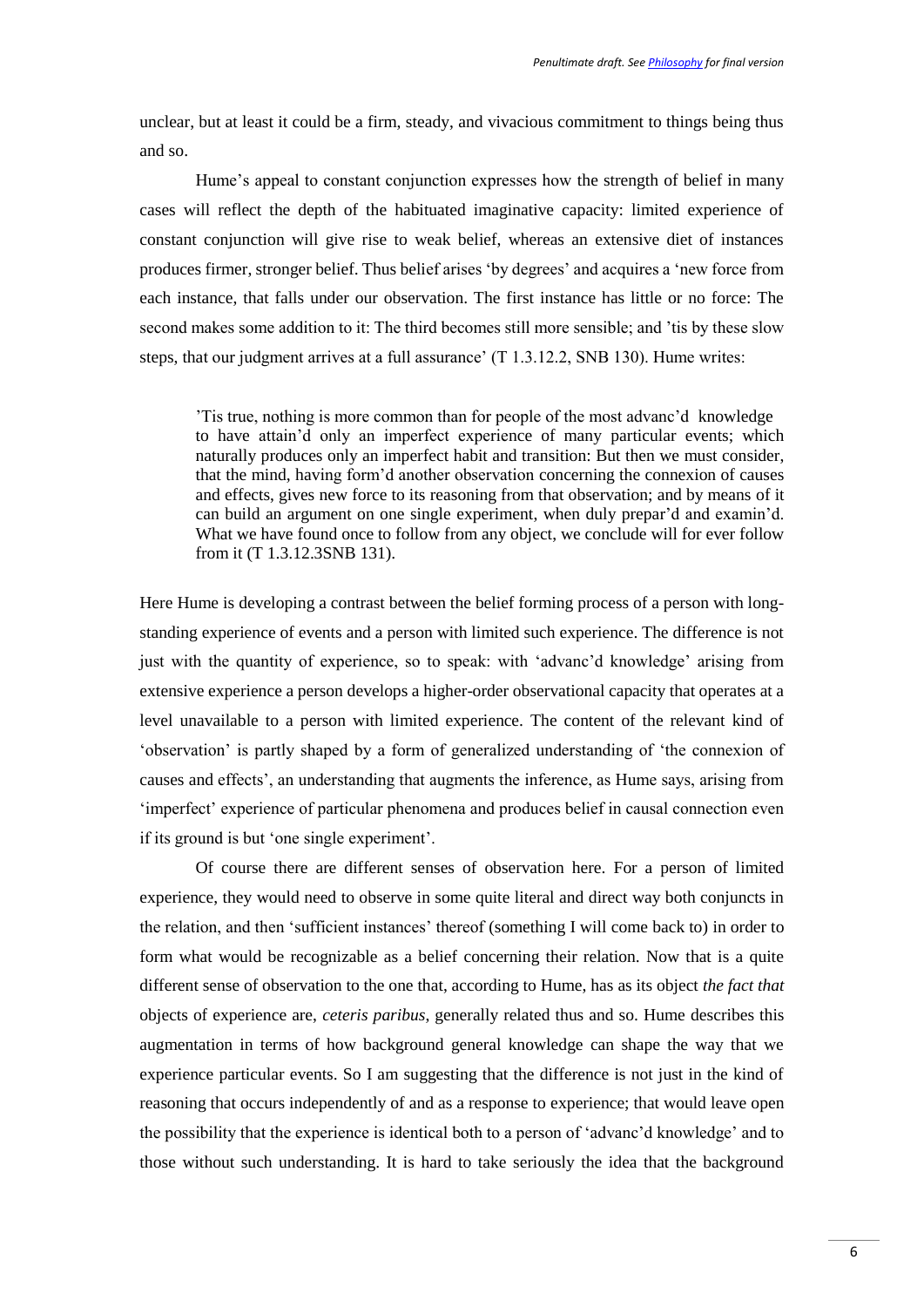knowledge to which Hume appeals in this context is relevant only in distinguishing cognitive activity *subsequent* to experience, as if the empirical input is identical in the two cases yet the output, the inference, is different depending on whether or not a person has this standing knowledge. It is, I think, much more plausible to supppose that the *meaning* of the relevant experience must be different in each case such that the input itself is changed by the possession and influence of background knowledge.

Hume describes a case of a person who, after 'sufficient instances', is able to form a robust belief in the occurrence of an anticipated event where this belief is grounded in a form of understanding (A 12, SBN 651). The point here is not just about how belief arises from the observation of one event, which is immediately associated with another, because of the 'frequent conjunction of objects'. It also describes the case of a person who is capable of higherorder observation in the sense just referred to: understanding has a role in anticipating experience in the context of a familiar series of previously conjoined events, and also in cases of unfamiliar or partial ('imperfect') experience perhaps constituting a single case. Once the relevant form of understanding is in place it structures perceptual and cognitive possibilities such that one is able to form beliefs on the basis of 'one experiment'. Such an experiment is isolated in one sense but, for a mature agent, it occurs against the background of a preestablished understanding and is thus interconnected with a person's wider experience that grounds belief formation.

In cases of belief arising from the operation of a higher-order observational capacity, a person needs background understanding that cooperates with a relevant experience. Causal belief, for example, is not the product of Association or Education since the relevant experiential input is slender, perhaps singular. Neither could it be the product of Reason, understood in one of Hume's senses, since the belief is not generated by demonstration. But rationality more broadly construed is at least partly responsible for the relevant belief since it arises in virtue of pre-formed understanding. So parsing the salient roles of reason and rationality is not straightforward, particularly because Hume uses reason in a number of contrasting ways, yet such a broader construal is consistent with Hume's use.<sup>11</sup>

At *Treatise* Book 1 Sec. V in which Hume is discussing the origin and composition of ideas he makes use of a distinction in an attempt to improve on the cognitive taxonomy established by Descartes, Locke and Berkeley.<sup>12</sup> The distinction is there to provide a more developed account of how, on the one hand, our ideas are related and, on the other, how we

 $11$  The differing ways that 'reasons' is used by Hume is discussed by Falkenstein, "Naturalism", A.T. Nuyen "The Role of Reason in Hume's Theory of Belief", *Hume Studies*, Volume 14, Number 2, 1988: 372-389, Barbara Winters, "Hume on Reason", *Hume Studies*, Volume 5, Number 1, 1979: 20-35.

<sup>12</sup> See, for example, Graciela de Pierris, "Causation as a Philosophical Relation in Hume", *Philosophy and Phenomenological Research*, Vol. 64 (3) (2002): 499-545; 503; Henry Allison *Custom and Reason in Hume: A Kantian Reading of the First Book of the* Treatise, (Oxford: Clarendon Press, 2008), 72.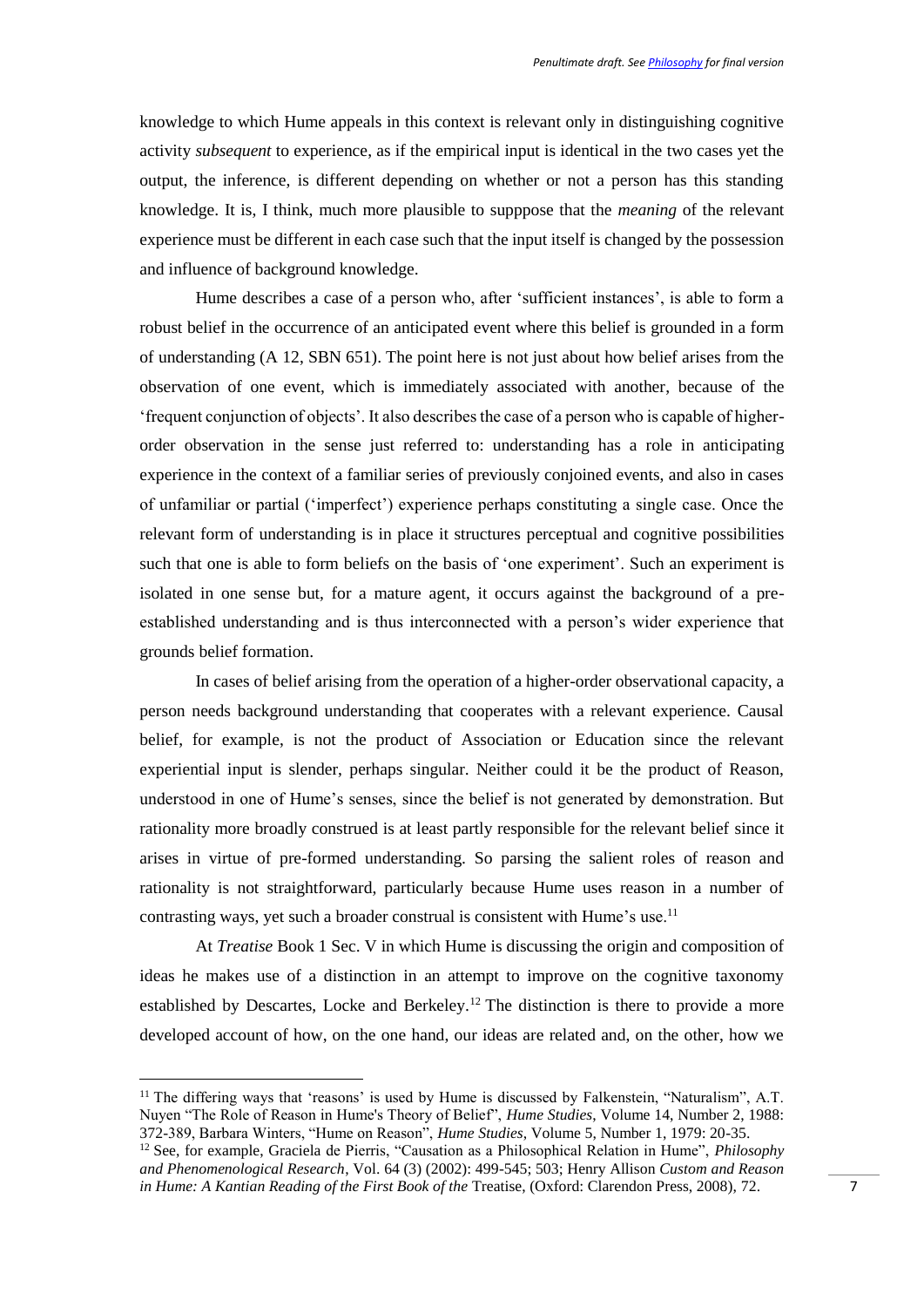relate our ideas. These are crucially distinct for Hume and reflect the operation of principles of association as distinct from those of comparison. Hume tells us that ideas can be related by force of habit: a natural relation between ideas is exhibited when one idea 'naturally introduces' another, our minds having been entrained to associate ideas in this way (T 1.1.5.1, SBN 13). A '*philosophical* relation' (T 1.1.5.2, SBN,14) in contrast, is established because of the (relatively) free operation of the imagination. In such cases a comparison of ideas is effected for the purposes of reflection independently of any natural associations that may or may not have been established between mental contents in the course of ordinary habituation. In other words, we are able to consider and compare ideas in a way largely (although not completely) unconstrained by association. The content and significance of the distinction between causation as natural and philosophical is of course the subject matter of a huge amount of critical literature. For present purposes what matters is clarifying the epistemic standing of natural causation.

Hume explains that transitions in thought that occur 'without any reason' are driven by natural relations and related principles of association (T 1.3.12; SBN 92). Invoking principles of association to explain the occurrence of mental phenomena signals that the relevant process is non-rational. But from other ways in which Hume describes natural causation it seems appropriate to construe it in more rational terms. Hume writes that we are able to reason from causation in so far as it is a natural relation, as opposed to a philosophical relation: ''tis only so far as [causation] is a *natural* relation, and produces an union among our ideas, that we are able to reason upon it, or draw any inference from it' (T 1.3.6.16, SBN 94). But, as Hume makes clear, so too are we able to reason and make inferences on the basis of ideas related philosophically in his particular sense. In this case we compare ideas, as opposed to the ideas being associated and inferences are grounded on the basis of such comparison. Specifying the connections between these two kinds of relation is controversial. For present purposes the most salient interpretation is one provided by Henry Allison who draws on the Sellarsian distinction between ways that we can make mental phenomena intelligible: either, on the one hand, *via* a non-normative casual-explanatory approach and, on the other, by placing the subject matter in a normative 'space of reasons' such that its constituents are interrelated in an irreducibly justificatory network.<sup>13</sup> Sellars originally drew this distinction in the context of characterizing knowledge (more precisely: '*knowing*') but the implications, exploited by Allison, are wideranging and particularly relevant for understanding the difference between natural and philosophical relations.

-

<sup>13</sup> Op. cit. note 12. See Wilfrid Sellars, *Empiricism and the Philosophy of Mind,* (Cambridge, Mass.: Harvard University Press, 1997), 33; 76.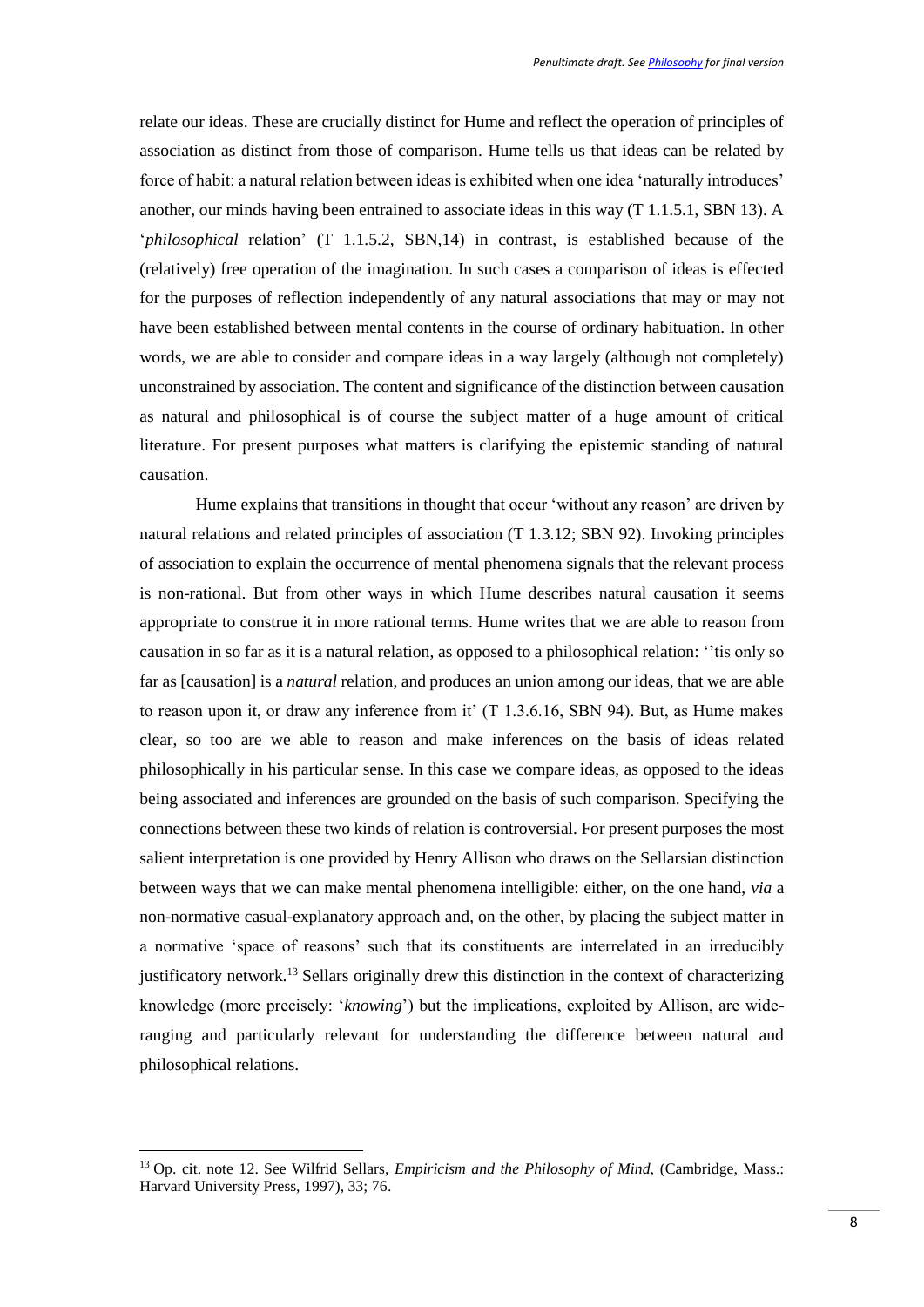As a natural relation causal inference lies outside the 'space of reasons' and thus is not subject to the normative constraints that govern judgments and other forms of thought within it. Construed as a philosophical relation, causal belief can be characterized as lying within the space of reasons since the activity of 'comparison' distinctive of philosophical relations is an achievement of reflection.<sup>14</sup> Allison suggests that, in light of Sellars's distinction, causal belief thus 'lies partly within and partly without' the space of reasons.<sup>15</sup> Although Hume regards reason as subordinate to custom, that subordination cannot be *total*, according to Allison, since that would imply that our beliefs come into existence and have a role in our cognitive lives in a way which is entirely external to the space of reasons.<sup>16</sup> But that cannot account for the role that Hume assigns to reason and the understanding in the context of many of our beliefs ranging from the moral domain to inductive inference. Passages in the *Treatise* and the second *Enquiry* are emphasized by Allison in order to argue for an important 'affinity' between the account of reason and the understanding and that of morality and the passions which is presented in the *Treatise*. <sup>17</sup> The context of Allison's argument is a discussion of scepticism about induction, a topic which is not my direct concern here. But the general form of Allison's approach is relevant since it recognizes how belief formation can be viewed as an occurrence or achievement in a rational context and in a way that is not antagonistically related to an explanatory approach. This is important for what follows later. I now turn to the way in which Hume's explanatory account has been characterized.

### **§2 Interpreting Hume's explanatory account of belief**

According to a fairly standard and broad interpretation Hume provides a naturalistic account of belief formation, referring to how natural, non-epistemic psychological properties underpin entitlement to believe that *p*. Here I take Norman Kemp-Smith and Louis Loeb to share core features of a standard interpretation in this sense. The former attributed to Hume the view that a basic class of beliefs, our 'natural beliefs' as he termed them, are simply impressed into our minds by nature.<sup>18</sup> Included is the belief and associated inferential practice that events are causally related, the belief that bodies continue to exist when unperceived and that natural processes continue uniformly. <sup>19</sup> For Kemp-Smith such beliefs are 'irresistible' and it is

<sup>&</sup>lt;sup>14</sup> Op. cit. note 12, 119.

 $15$  Op. cit. note 12, 4.

 $16$  Op. cit. note 12, 113.

<sup>17</sup> Op. cit. note 12, 124-126.

<sup>18</sup> Norman Kemp-Smith, "The Naturalism of Hume (I)," *Mind,* 14/54 (1905): 149-173.

<sup>19</sup> See also J.C.A. Gaskin, "God, Hume and Natural Belief," *Philosophy* 49/189 (1974): 281-294. Some have argued, as Gaskin points out, that Hume's *Dialogues Concerning Natural Religion* characterize belief in God as 'natural' in the present sense, for example R.J. Butler, "Natural Belief and the Enigma of Hume," *Archiv für Geschichte der Philosophie* 42(1) (1960): 73-I00.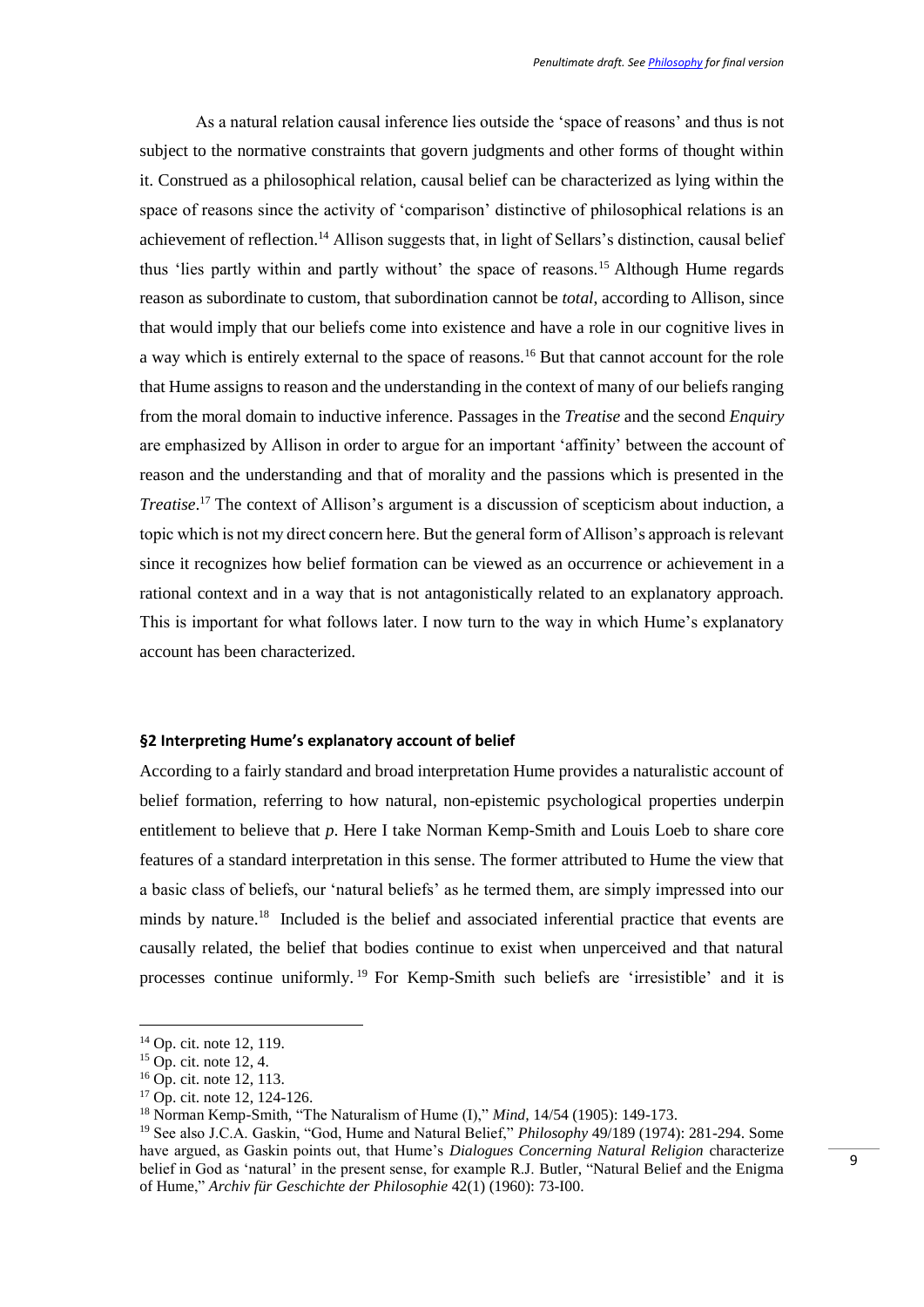'inevitable' that we come to hold them. This natural inescapability of believing implies that it is not coherent to ask whether or not we ought to hold the belief.<sup>20</sup> Despite being unable to offer any positive rationalizations we are nevertheless entitled to these beliefs. So Kemp-Smith characterized Hume as providing an explanation of the existence of belief by adverting to the natural and inexorable process of belief formation. This process supplies, albeit negatively, a form of justification.

The spirit of Kemp-Smith's interpretation remains influential although it has undergone considerable refinement in recent years. For example, Loeb has proposed that, like Kemp-Smith, there is a basic non-epistemic psychological property that drives the explanation of belief formation which also has epistemic implications.<sup>21</sup> According to Kemp-Smith the basic psychological property is 'irresistibility', in Loeb's revision it is 'stability': a naturalpsychological corrective to a feeling of 'uneasiness' in the face of unstable beliefs which potentially threaten the doxastic environment quite generally.<sup>22</sup> Stability in the relevant sense is 'a kind of staying power in an idea' and a way to understand Hume's description of belief throughout the *Treatise* as *fast*, *firm*, *settled*, *solid* and *steady*. <sup>23</sup> Stable beliefs have a reliable connection to the truth; the epistemic implication, now characterized more positively, is that we are entitled to relevant beliefs just in case they maximize stability. According to Loeb this generates a naturalized constraint on belief formation and Hume is interpreted as providing an externalist and naturalistic theory of justification. Thus, according to Loeb:

In Hume's view, one ought to seek doxastic states that are stable. One ought to do so in order to relieve the uneasiness due to an unstable state. The value that Hume places on stable doxastic states thus has a naturalistic foundation. For Hume, epistemic obligation is naturalized as deriving from the motivational force of the felt uneasiness in unstable doxastic conditions.<sup>24</sup>

Hume tells us that belief, in contrast to other mental states such as 'fictions of the fancy', has 'superior *force*, or *vivacity*, or *solidity*, or *firmness*, or *steadiness*.' (T 1.3.13.9, SBN 148, T 1.3.7.7, SBN 629). Thus Hume's explanation of the existence of beliefs appeals to the property of 'steadiness' which, on Loeb's view at least, also grounds how an agent can be justified in holding such beliefs. Stability is a property of doxastic states that plays a dual role: a key role in Hume's theory of belief formation and also in Hume's analysis of the epistemic status of belief.<sup>25</sup>

<sup>21</sup> Louis Loeb, *Stability and Justification in Hume's* Treatise (Oxford: Oxford University Press, 2002). <sup>22</sup> Op. cit. note 21, 22. See also Louis Loeb, "Hume on Stability, Justification, and Unphilosophical Probability," *Journal of the History of Philosophy*, 33(1) (1995): 101-132, 102.

<sup>23</sup> Op. cit. note 21, 66.

 $20$  Op. cit. note 18, 162 and 152.

<sup>24</sup> Op. cit. note 21, 22.

 $25$  Op. cit. note 21, 65.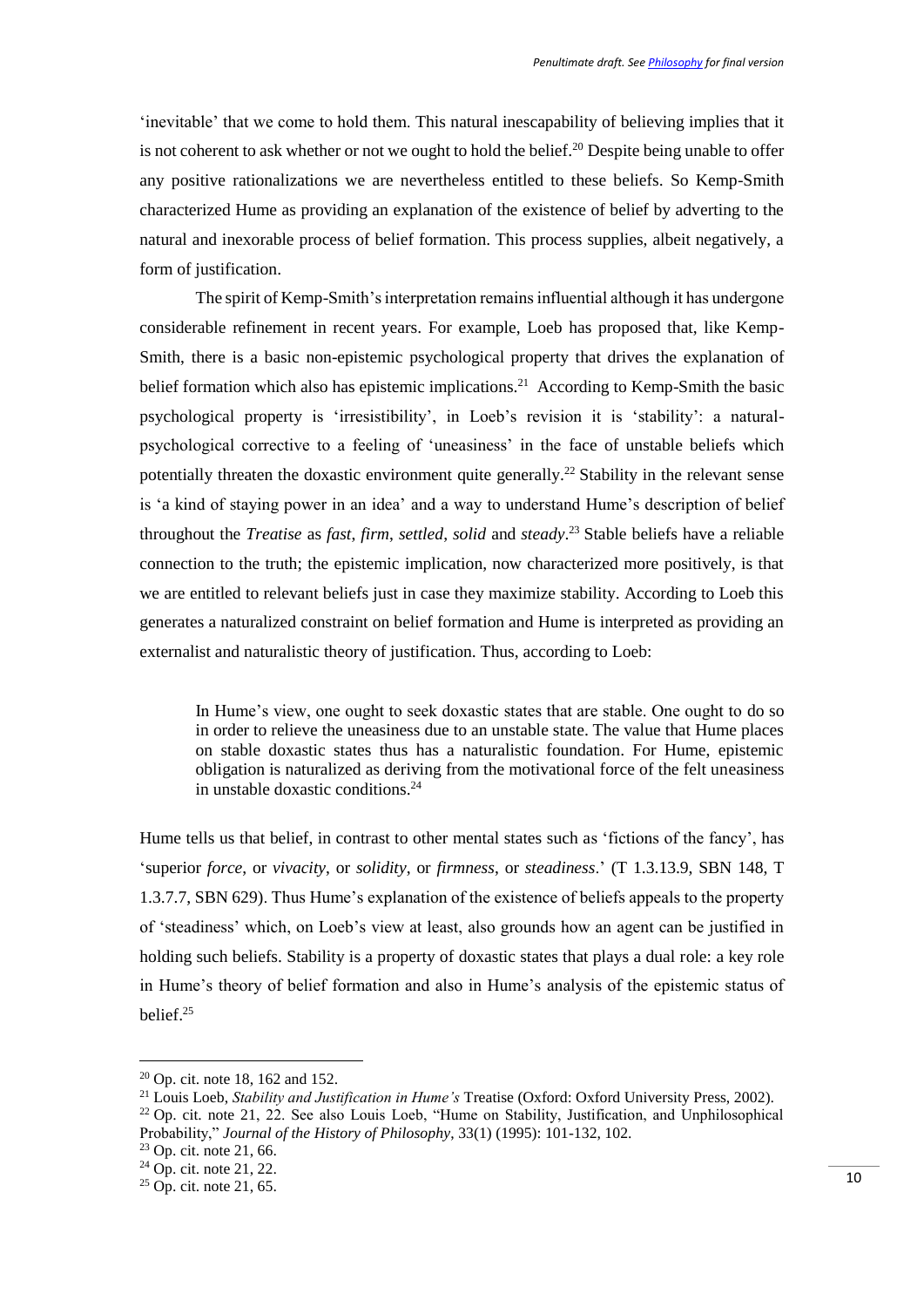Overall Kemp-Smith and Loeb claim to show how, by considering the role of psychological properties, a belief's existence can be naturalistically explained. The relevant belief is also characterized as holding a rational status, that of being warranted or justified. There are different conceptions here of precisely how belief is justified. But at least for the purpose of this paper, they share the common idea that avoiding scepticism involves showing that, as an object of naturalistic explanation, our doxastic states can be granted a rational status other than that of being incurably unjustified. So the justificatory status of belief depends upon the right kind of underpinning naturalistic explanation, one that appeals to essentially nonepistemic properties. An implication here is that the causal-explanatory dimension of Hume's account connects to the epistemological aspect only, as it were, by accident. That is to say, it seems quite possible to formulate the kind of explanatory story under consideration without any mention of justification or the legitimacy of belief at all: a purely descriptive account, then, of how it is that we come by our beliefs. Such was Quine's vision for what had passed as 'epistemology' before the 1960's – a vision directly inspired by a particular reading of Hume. I think that there is a different kind of explanation, *vindicatory explanation,* that is relevant for understanding Hume's account of belief, one that I think is indicated in the *Treatise* and one in which persons and their experiential history are irreducible components.

A vindicatory explanation shows why a person thinks that *p* by showing that there is nothing other than that *p* which this person could have come to think. It is an explanation of the existence of belief or an idea that shows it to be inevitable and unavoidable, thus on the face of it similar to a 'natural belief' in Kemp-Smith's sense. But the kind of inevitability distinctive of vindicatory explanation is not characterized by some subpersonal process that implants states or propositional attitudes into a mind by force of nature. The relevant sense of inevitability does not refer to some psychic motivational force that makes it impossible for an agent to resist holding the relevant belief. As I will explain below vindicatory explanation shows how the relevant belief is a function, partly, of the understanding and thus construes the characteristic inevitability as falling partly within the space of reasons, as playing an irreducibly normative role. Overall what this kind of explanatory approach provides is a way to reassess one element in the complicated relation between the explanatory and the justificatory elements in Hume's account of belief.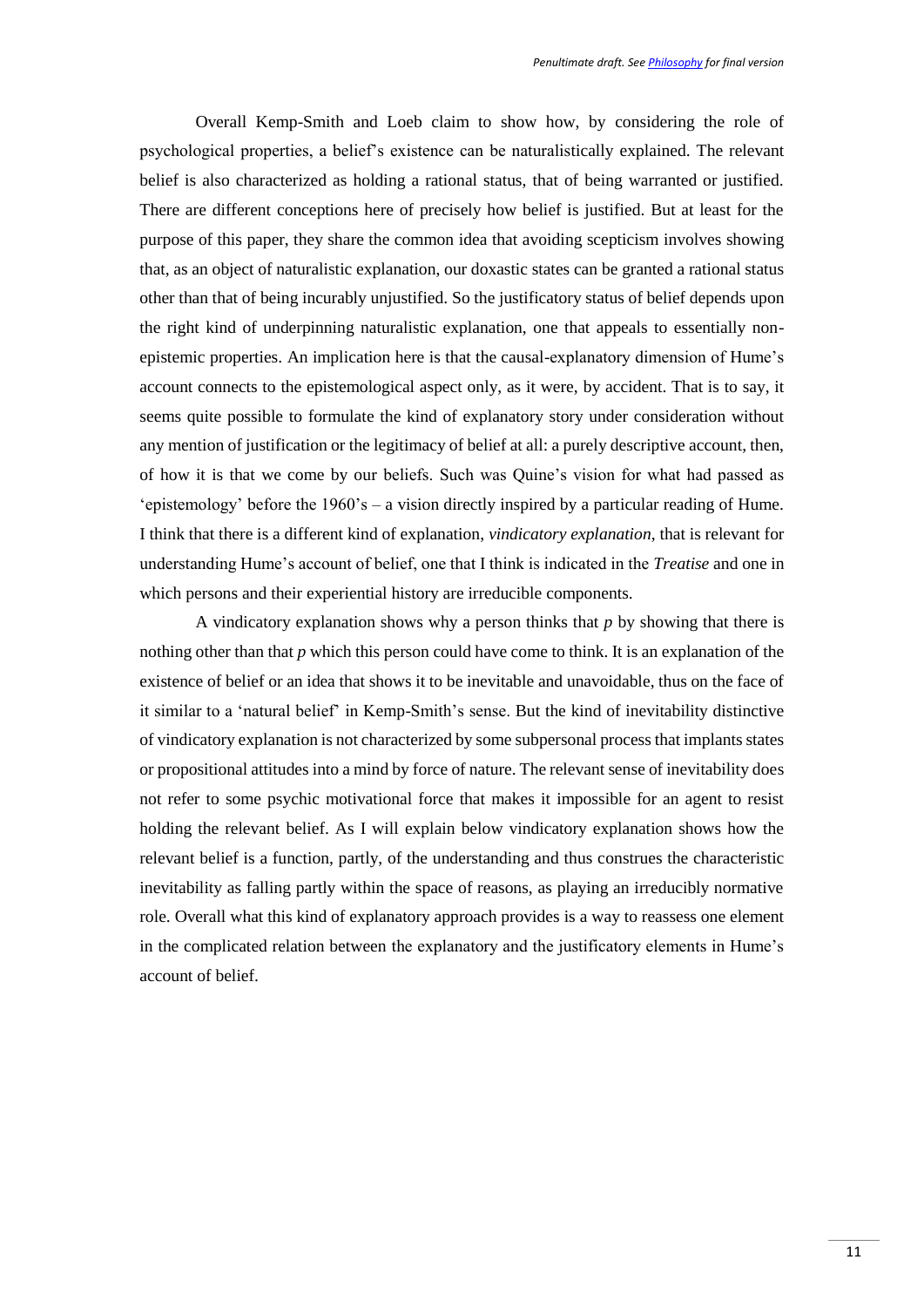### **§3 Vindicatory explanations of belief, Experience and Understanding**

The idea that explanations of belief can be in some cases vindicatory is not new although its potential in the present context has been under-exploited if not ignored.<sup>26</sup> The general idea is that formulating the relevant kind of explanation of S's belief that *p* will thereby provide justificatory grounds for S believing that *p*: a belief's existence can be explained in such a way that vindicates a person who holds it. Common to all such explanations of the existence of belief is that S's belief that *p* comes about because *p*, and comes about in such a way that S is thereby furnished with grounds for believing that  $p$ , as Wiggins put it.<sup>27</sup> So, to the question 'Why does S believe that *p*?' a vindicatory explanation would show that S believes that *p*, precisely because *p*. The 'because' here is understood in the following way, as described by Wiggins:

[S] comes to believe that *p* precisely because *p* only if the best full explanation of [S's] coming to believe that *p* requires the giver of the explanation to adduce in his explanation either the very fact that *p* or something which leaves no room to deny that *p.*<sup>28</sup>

A vindicatory explanation implies that S has (in a sense to be elucidated) "no choice" but to believe that  $p^{29}$  Consider the following examples both of which are responses to the question 'Why does S believe that *p*?':

### *Empirical belief*:

'Look, the cat is on the mat. So, given S's perceptual capacities and S's presence near the cat, no wonder he believes that the cat is on the mat.'

### *Nonempirical belief*:

-

 $\gamma$  + 5 = 12. The calculating rule leaves room for no other answer. So, no wonder S, who understands the calculating rule which leaves us no room for any other answer, believes that  $7 + 5 = 12$ <sup>'30</sup>

<sup>&</sup>lt;sup>26</sup> For previous discussions of what I am calling vindicatory explanations see, for example, Kail Op. cit. note 7. Vindicatory explanations have been discussed prominently by David Wiggins. See: "Moral Cognitivism, Moral Relativism and Motivating Moral Beliefs," *Proceedings of the Aristotelian Society* 91 (1990 - 1991): 61-85; *Needs, Value, Truth: Essays in the Philosophy of Value* (Oxford: Oxford University Press, 1998); "Objective and Subjective in Ethics, With Two Postscripts About Truth," *Ratio* 8(3) (1995): 243-258; "Objectivity in Ethics: Two Difficulties, Two Responses," *Ratio* 18(1) (2005): 1-26; *Ethics: Twelve Lectures in the Philosophy of Morality* (London: Penguin Books, 2006). The idea also figures centrally in the work of Bernard Williams. See *Truth and Truthfulness: An Essay in Genealogy* (Princeton, New Jersey: Princeton University Press, 2002). See also Crispin Wright, *Truth and Objectivity* (London: Harvard University Press, 1992) and Alan Thomas, *Value and Context: The Nature of Moral and Political Knowledge* (Oxford: Oxford University Press, 2006).

<sup>&</sup>lt;sup>27</sup> Wiggins, "Objective and Subjective", 243.

<sup>28</sup> Op. cit. note 27.

<sup>29</sup> Wiggins, *Needs, Value, Truth*, 153. Wiggins has developed his account of vindicatory explanations principally in the context of resisting scepticism about moral beliefs but there is nevertheless a generality to what explanations of this sort can encompass. See "Moral Cognitivism", 67.

<sup>30</sup> The examples are from Wiggins.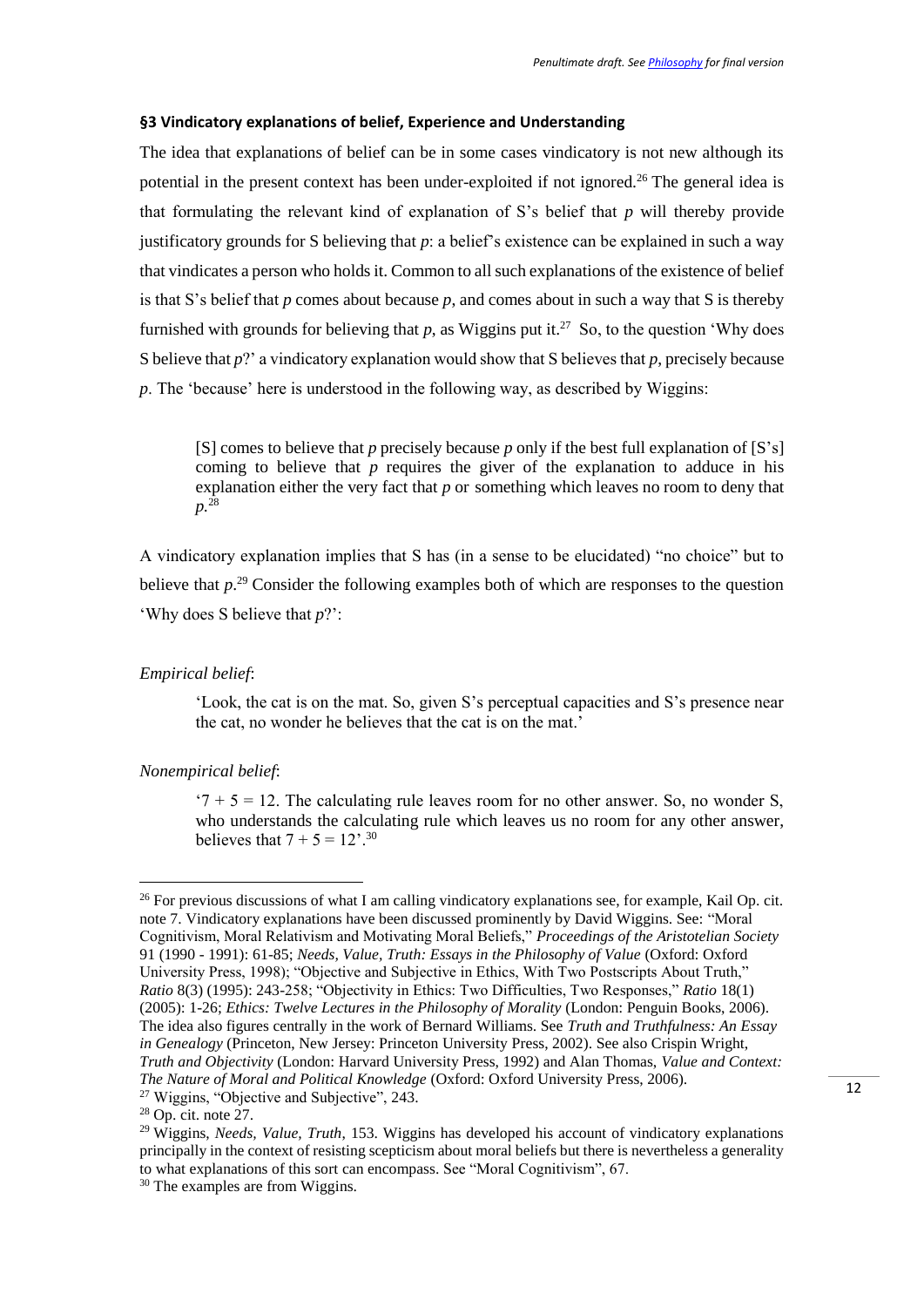In the present context distinguishing the fact that *p*, on the one hand, from there being no room to deny that *p* on the other, is not a distinction between two *explanans*: one that invokes a worldly state of affairs independent of S and one a psychological state such that S is inescapably driven to possess a particular belief. When a vindicative explanation of S's belief that *p* invokes the fact that *p*, the referent is not just some independent fact or property which furnishes S with grounds for the belief that *p* via some form of non-normative causal relation. That, for Wiggins at least, is not the right species of causation. Vindicatory explanations, for instance, are a species of causal explanation but not in the sense of characterizing our beliefs as arising in virtue of some brute contact with an independent reality.<sup>31</sup>

In the mathematical case the causal explanation of belief does not just invoke the fact that 7+5=12 as *explanans*. What informs the explanation includes the proper understanding and application of calculating rules, a subject's cognitive capacities, her opportunities and access to relevant information for example.<sup>32</sup> A vindicatory explanation involves the process of elucidating what leads to the state of mind such that there is nothing else to think but that *p*. The kind of explanation being proposed here is also a form of justification in so far as the person is shown, through the explanation, to be vindicated in holding the belief.

According to Hume reason (understood narrowly in the sense outlined in §1) cannot be the source of an everyday belief that a moving ball will cause a stationary ball to move when they collide. Rather such a belief can only arise on the basis of experience, although 'experience' is used by Hume in different ways. Experience sometimes means a discrete occurent episode of, say, looking at a ball. In such cases Hume is interested in the nature of the relevant perceptual content and its implications as the source of ideas and beliefs. But very often Hume employs 'experience' to refer to a diachronic process that reveals or shows us something about the origin of ideas and beliefs as they emerge in the course of 'common life': their part in our developing lives as human beings.<sup>33</sup> Experience does not just refer to the alleged sensory origin of ideas. Hume refers to how experience teaches us about those beliefforming processes that constitute part of our epistemic agency.<sup>34</sup>

Part of what is included under Hume's key idea that a belief arises on the basis of experience is how this basis cultivates a felt expectation that a stationary ball, for instance, will be caused to move when struck by another ball. Hume explains in the first *Enquiry* that 'no man, having seen only one body move after being impelled by another, could infer, that every other body will move after a like impulse' (EHU 5.1, SBN 43). This is because the relevant

<sup>31</sup> "Moral Cognitivism", 80.

<sup>32</sup> Op. cit. note 31, 66.

<sup>33</sup> See also Benedict Smith "Wittgenstein, Hume and Naturalism' in *Wittgenstein and Naturalism*, K. Cahill and T. Raleigh (eds.) (New York: Routledge, 2018), 243-259.

<sup>&</sup>lt;sup>34</sup> For a wider discussion of the normative status of experience, see Miren Boehm, "The Normativity of Experience and Causal Belief in Hume's *Treatise*," *Hume Studies*, 39(2) (2013): 203-231.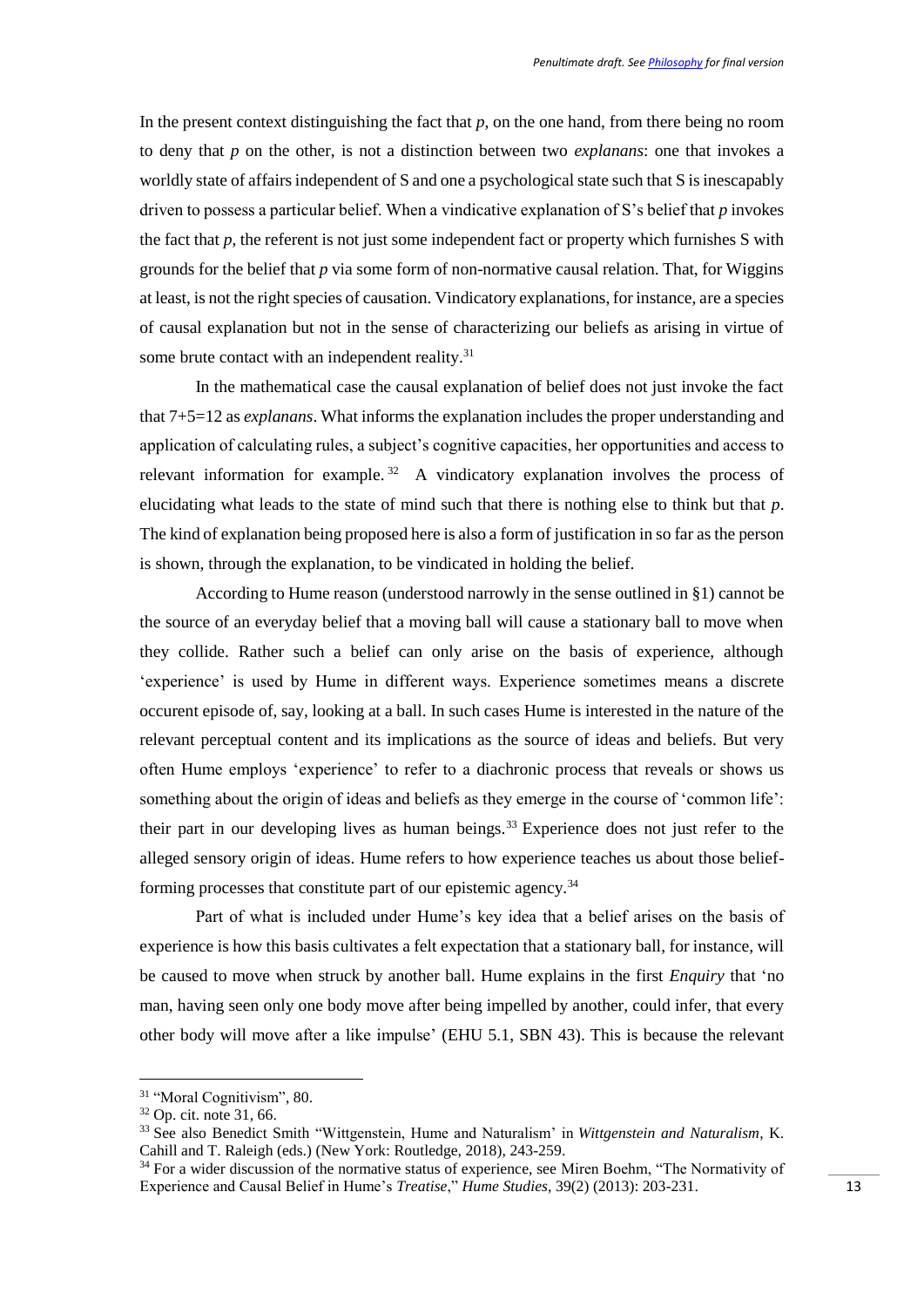inference is an achievement requiring a diet of relevant experience, 'a sufficient number of instances' (T 1.3.13.19, SBN 154; A 12, SBN 651). The process contrasts with the capacity of reason which is 'invariant': the number of instances over which reason is employed is irrelevant to what we can discover through its application. For example, the conclusions which we might reach through the application of reason in this narrow sense when considering the geometrical properties of one circle, are the same which we would reach 'upon surveying all the circles in the universe' (EHU 5.1, SBN 43). What distinguishes empirical inferences and beliefs regarding 'matters of fact' is that they do vary depending on the number of instances that constitute the developmental process underpinning the inferential capacity. There is a difference between an inference that we draw from experience of one instance and what we are able to infer from considering numerous instances despite the fact that, taken in a state of artificial isolation, each instance as such may be indistinguishable (EHU 5.1, SBN 43). The 'higher order observational capacity' referred to in §2 describes this difference. Hume writes that, after a sufficient number of instances, a person who then 'saw the one ball moving towards the other ... would always conclude without hesitation, that the second would acquire motion. His understanding would anticipate his sight, and form a conclusion suitable to his past experience' (A 12, SBN 651). As Hume explains the anticipative phenomenology of what is formed by habit incorporates not just that an event is expected without hesitation, but that the expectation is, itself, *belief*:

*When I see a billiard-ball moving towards another, my mind is immediately carry'd by habit to the usual effect, and anticipates my sight by conceiving the second ball in motion.* But is this all? Do I nothing but *conceive* the motion of the second ball? No surely. I also *believe* that it will move (A 17, SBN 652).

Whether or not Hume's analysis of causal inference is defensible is, of course, the subject of an enormous amount of interpretation and commentary. I will not try to rehearse Hume's account or attempt any assessment of whether Hume's overall view here is the right one, or the right one for Hume to hold on his own terms. What I want to highlight is the difference that distinguishes the habituated experience from naïve experience for the purposes of clarifying what explanatory possibilities that difference implicates. We are now in a position to appreciate more fully the force of Hume's remarks about the background role of 'advanc'd knowledge' discussed in §1. For some beliefs at least, the explanation of their coming into existence cannot be adduced other than by invoking a constitutive background of person-level development or formation. A belief of that kind cannot be fully explained in a way that omits the previous experience of an agent where that does not just refer to the passive reception of serial sensory input. This past experience is the formative background without which some of our core beliefs would be not only inexplicable, but nonexistent. Without the anticipative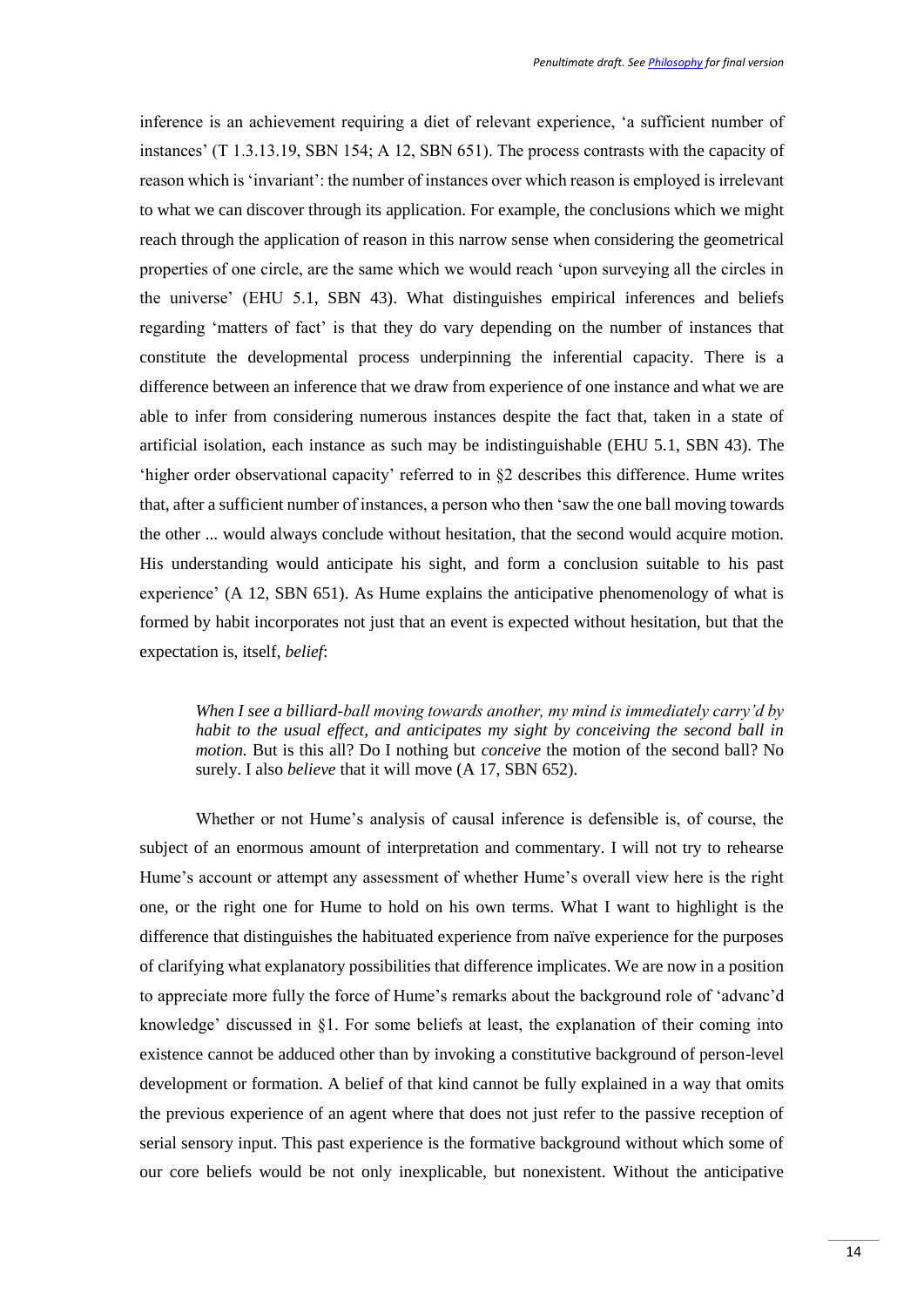structure of belief cultivated through experience of sufficient instances, we would not have Humean beliefs at all and so the explanatory ambition would become incoherent.

Suppose S is watching a marble rolling toward another stationary one on the table. If Hume is right S cannot help believing that the stationary marble will move because of the background experiential context in light of which S now perceives the first one moving. This context, one partially shaped by understanding, provides S with a different experience and way of thinking than the one S would have had if perception of the present rolling marble was not augmented by previous experience. It is true enough that, with effort, S can speculate about the occurrence of events other than that of the stationary marble moving when the rolling marble collides with it. But in the condition that S is now in as a developed agent, it is no longer possible for S to believe anything other than that the marble will move.

The phrase 'it is no longer possible' needs some qualification. Hume does allow that we can *conceive* that a stationary ball will not move, a conception that picks out a possible state of affairs albeit in a merely 'metaphysical sense' as he puts it (A 11, SBN 650-651). Hume insists that we can '*conceive* any effect to follow from any cause, and indeed any event to follow upon another' (A 11, SBN 650-651). But we cannot *believe* that any effect to follow from any cause, we cannot believe that the stationary ball will not move when struck. Causal beliefs of this sort involve an immediate felt expectation sewn into occurrent perception once habit and custom are operating; on seeing the ball move toward to the stationary ball we immediately come to believe that the latter will move. The fact that we can conceive of it not moving does nothing to alter the inevitability of our believing that it will move. On reflection, or 'abstractly considered, and independent of experience' (A 15, SBN 652), we might entertain the possibility that the ball will remain still. But what we abstractly consider cannot undermine what we in fact believe. We are free, through the use of the fancy, to conceive of whatever we like (other than what is contradictory) but we are not free to believe whatever we like.<sup>35</sup> Belief is to be understood not as some affirmative attitude toward a proposition but as an achievement of persons in the midst of practical and theoretical lives shaped and guided by experience in the broad Humean sense. So this account of belief is quite different from standard contemporary accounts (many of which cite Hume as inspiration). For instance, consider a familiar characterization of belief:

<sup>35</sup> For wider discussion see, amongst others, See Barry Stroud, *Hume* (London: Routledge, 1977), 70. See also Anthony Booth, "On some recent moves in defence of doxastic compatibilism," *Synthese* 191 (2014): 1867–1880; Miriam McCormick, "Hume on Natural Belief and Original Principles," *Hume Studies*, 19(1) (1993): 103-116; "Taking Control of Belief," *Philosophical Explorations* 14(2) (2011): 169-183; *Believing Against the Evidence: Agency and the Ethics of Belief* (London: Routledge, 2015) and Mathias Steup, "Doxastic freedom," *Synthese* 61 (2008): 375–392.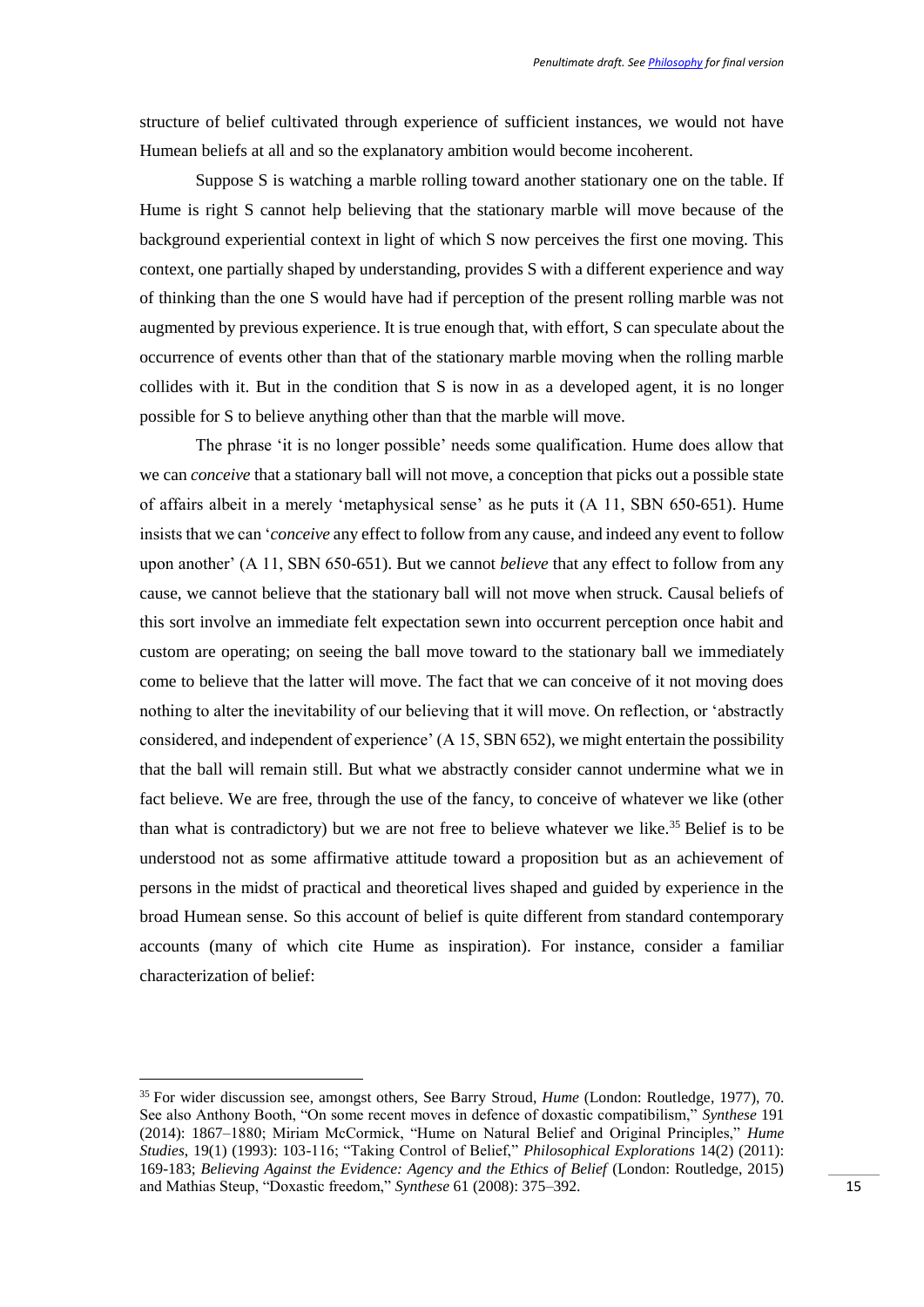*Belief*:

-

'S believes that *p* where *p* is a proposition with content towards which S exhibits an attitude of acceptance.'<sup>36</sup>

This coincides with Hume's view of belief only marginally. The idea that S exhibits an attitude of acceptance to the proposition: '*The stationary ball will move when struck by the moving ball*' almost entirely fails to capture what Hume means by belief. Hume emphasizes the feeling of believing that distinguishes it from 'mere reverie of the imagination'; although ''tis impossible by words to describe this feeling', belief is distinguishable from 'mere conception', Hume thinks, because of its distinctive phenomenology: belief is stronger, more lively, firmer, more vivid and more intense than mere conception (A 21, SBN 653-654).

Consider again Wiggins's 'nothing else to think' formula to explain belief now applied to the billiard ball example:

'Look, this ball is moving toward that stationary one. So, given the way that S's experience is now informed by understanding, no wonder S believes that the stationary ball will move.'

We should allow that S can conceive, in Hume's technical sense, of something other than that the stationary ball will move in the way anticipated. As he puts it in the *Enquiry* 'may I not conceive, that a hundred different events might as well follow...? May not both these balls remain at absolute rest? May not the first ball return in a straight line, or leap off from the second in any line or direction?' (EHU 4.1 SNB 29-30). But, if we follow Hume, we cannot allow that there is something for S to believe other than that the ball will move in the way anticipated. Since both conception and belief are species of thinking, a 'nothing else to think' formulation is too broad in scope; when considering an episode or state of affairs there are (almost always) a number of things that one can think or conceive. So we ought to restrict the formulation to: 'There is nothing else to believe'. And put like this the formulation amounts to saying that S's belief is inevitable thus, on the face of it at least, characterizing it as a 'natural belief' in the sense employed by Kemp Smith. And so too are there implications for how we might think about the justificatory status of such a belief. But the implications are quite unlike those identified by Kemp Smith or by more contemporary versions of the idea that what underpins the normative status of belief is the role of independent non-epistemic psychological properties.

As explained previously, according to Hume part of what distinguishes conception from belief involves a person's exposure to 'sufficient instances' and that the anticipative

<sup>36</sup> See, for example, Jonathan Dancy and Ernest Sosa (eds.) *A Companion to Epistemology* (Oxford: Blackwell, 2000) 45.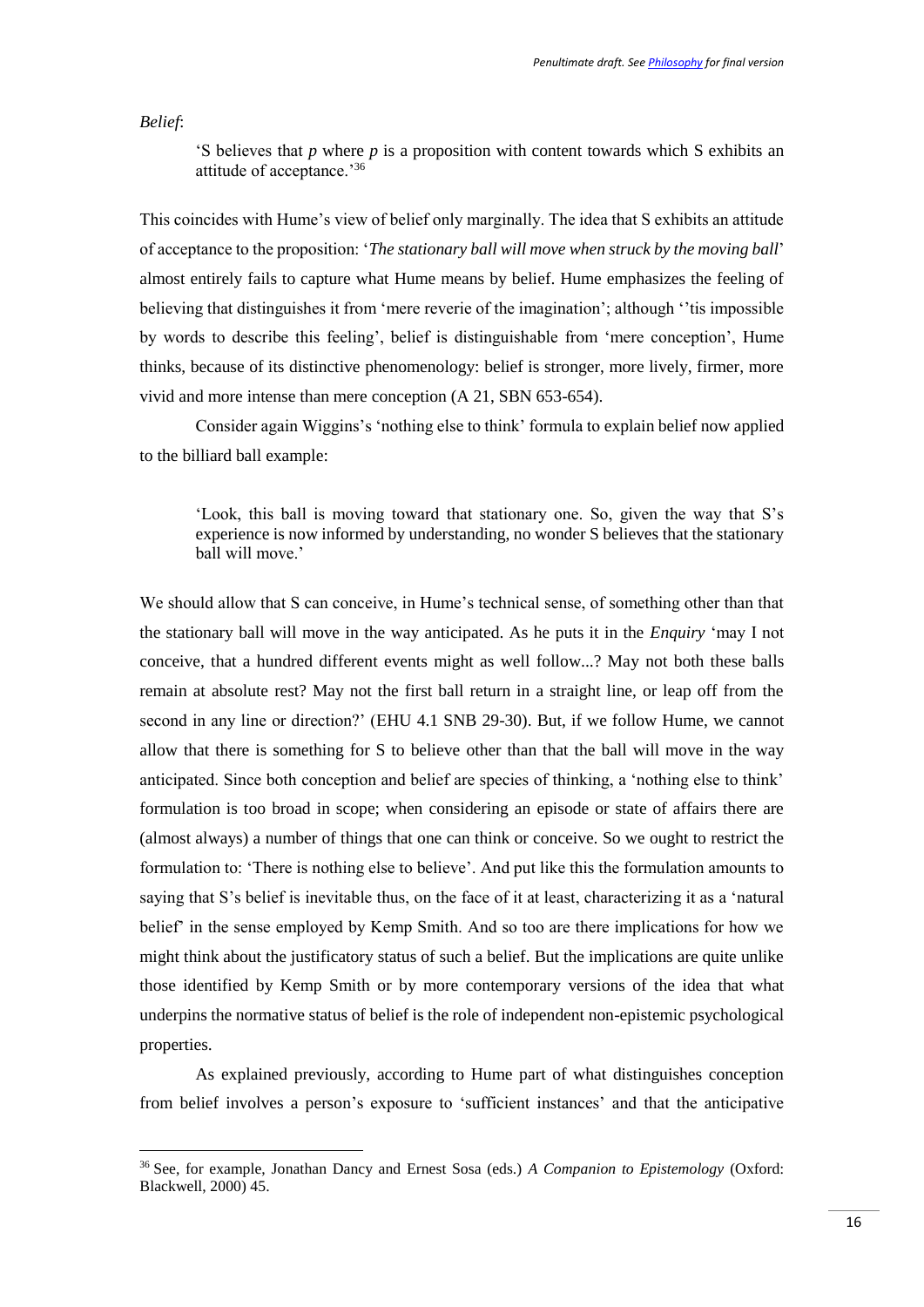structure of belief is grounded in a form of understanding, a rational capacity different from 'imagination' and 'the fancy'. A plain contrast between these is made at *Treatise* 1.3.6.4, (SBN 88-89) where Hume is considering whether the idea of causation arises because of the understanding or imagination; or, as he puts it, whether the idea is 'determin'd by reason' or whether it arises because of 'a certain association and relation of perceptions' produced by the imagination. A full account of the nature of this understanding is beyond the scope of this paper but its presence as part of what explains belief blocks any proposed reduction to the role of subpersonal psychic motivational forces. It is arguable that belief could be an intensified or stabilized conception, one that is like a conception only with additional force and vivacity. As such belief could potentially share its source in whatever it is that explains conception only with a supplementary feeling of compulsion. But this is not consistent with what Hume says about the role of the understanding as the ground of belief. And since Hume at least on some occasions explicitly aligns understanding with reason, in contrast to the imagination and acts of association (e.g., T 1.3.6.4; SBN 88-89), it seems right to say that belief is, at least in part, a form of rational achievement. If this is right, the notion of 'rational' will not be one that refers narrowly to ratiocination or cogitation as it does in, say, the section 'Scepticism with regard to Reason' (T 1.4.1.1; SBN 180). Like 'experience', and as indicated above, Hume uses 'reason' in different ways and for different purposes, sometimes to refer to any transition in thought, thus making use of a wide notion of 'reason' and 'reasoning' that enables Hume to speak freely of the 'reason of animals' (T 1.3.16.1; SBN 176) and how reason is articulated 'sensitively' as well as 'cogitatively'.<sup>37</sup> In claiming that belief is in part a rational achievement I only want to emphasize the normative grounds of belief and to highlight how the recognition of such normativity is unavailable to a purely mechanistic or what is usually understood as a naturalistic conception of belief formation. The role of the understanding in this context suggests that the inevitability of belief formation incorporates reason, another way of parsing what it is for our thoughts to be 'determin'd by reason' and arguably an instance of how we 'employ our reason only because we cannot help it' (A 27, SBN 657).

I have been suggesting a way that the inevitability of believing that *p* can be characterized such that the relevant grounds are, in a suitable sense, rational. If this is along the right lines then our interpretive options are not exhausted by a disjunction between either an explanatory or an epistemological approach to belief. I have proposed that the scheme of vindicatory explanation can help avoid the disjunction but it needs to be distinguished from a related form of explanation, one that shows a person to be unjustified in holding a relevant belief. I consider this in the next section.

-

<sup>37</sup> See Annette Baier, *A Progress of Sentiments: Reflections on Hume's* Treatise (London: Harvard University Press, 1991) 60-61.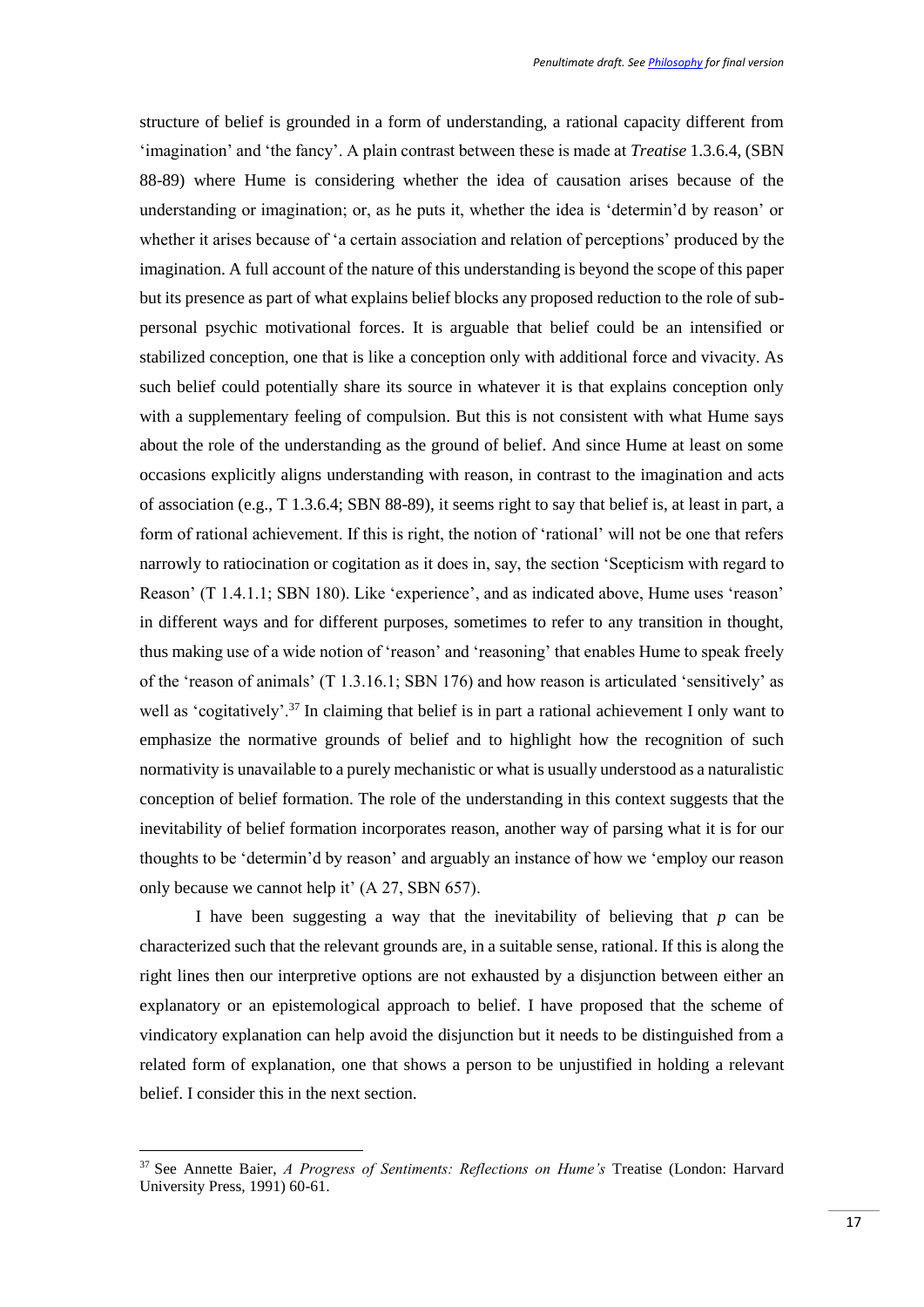#### **§4 Explanation and Epistemic Valence**

Explaining a belief can not only be consistent with it being false but can demonstrate its falsehood. Such an explanation would not then vindicate but would rather remove S's epistemic entitlement – a destabilizing explanation as Kail puts it.<sup>38</sup> The form of this kind of explanation is familiar from discussions elsewhere. For example, Harman famously attempted to deflate realism about moral properties *via* a destabilizing explanation.<sup>39</sup> Suppose that the wrongness of an observed action is part of the explanation of the belief that the action is wrong. Such a belief, Harman says, can be explained in another way, one which does not invoke a controversial normative property (wrongness) as part of the *explanans*. The alternative explanation refers only to non-moral properties and a set of enculturated response dispositions that a subject learns during the process of ordinary upbringing. This explanation would destabilize the initial characterization of the origin of belief which, *ex hypothesi*, is that the causal history of the belief at some point mentions the presence of the relevant moral property. The destabilizing explanation shows the property to be explanatorily redundant and that the relevant belief is produced by mechanisms quite different from a sensitivity to such a property as supposed truthmaker.

Consider another case. Suppose that early humans, ignorant of the truth, formed beliefs about some kind of supernatural agency as explanation of natural events. Later, once cognizant of the truth, humans came to understand that the previous belief forming processes were not constitutively sensitive to the truth. Rather, what explained the belief's existence was, say, the pervasive anxiety to which the belief in supernatural agency was a reaction.<sup>40</sup> Whatever it is that fixes or guides the belief in this case it is non-epistemic since the aim of belief here is not truth but feelings of (say) reassurance. The causal history of belief reveals that the relevant origin is truth-independent and so non-epistemic, thus at least jeopardizing (destabilizing) the entitlement that S would have for believing that *p*. So an immediate difficulty is now this: on what grounds do we say of one kind of explanation that it vindicates and of another that it destabilizes?

Some think that according to Hume's account our 'natural state' is for our beliefs to be guided by an intrinsic truth-conduciveness, to be guided, that is, epistemically. Garrett, for example, claims that this natural state obtains 'because thinking one's beliefs to be true [or probable] is naturally more comfortable that thinking them to be false'.<sup>41</sup> There is arguably a difference between the discomfort experienced as part of anxiety and the discomfort one might

<sup>38</sup> Op. cit. note 7, 22.

<sup>&</sup>lt;sup>39</sup> Gilbert Harman, *The Nature of Morality: An Introduction to Ethics* (Oxford: Oxford University Press, 2007). See Kail, Op. cit. note 7, 13.

<sup>40</sup> Op. cit. note 7, 17-18.

<sup>41</sup> Don Garrett "Reasons to Act and Believe: Naturalism and Rational Justification in Hume's Philosophical Project," *Philosophical Studies* 132(1) (2007): 1-16, 10-11.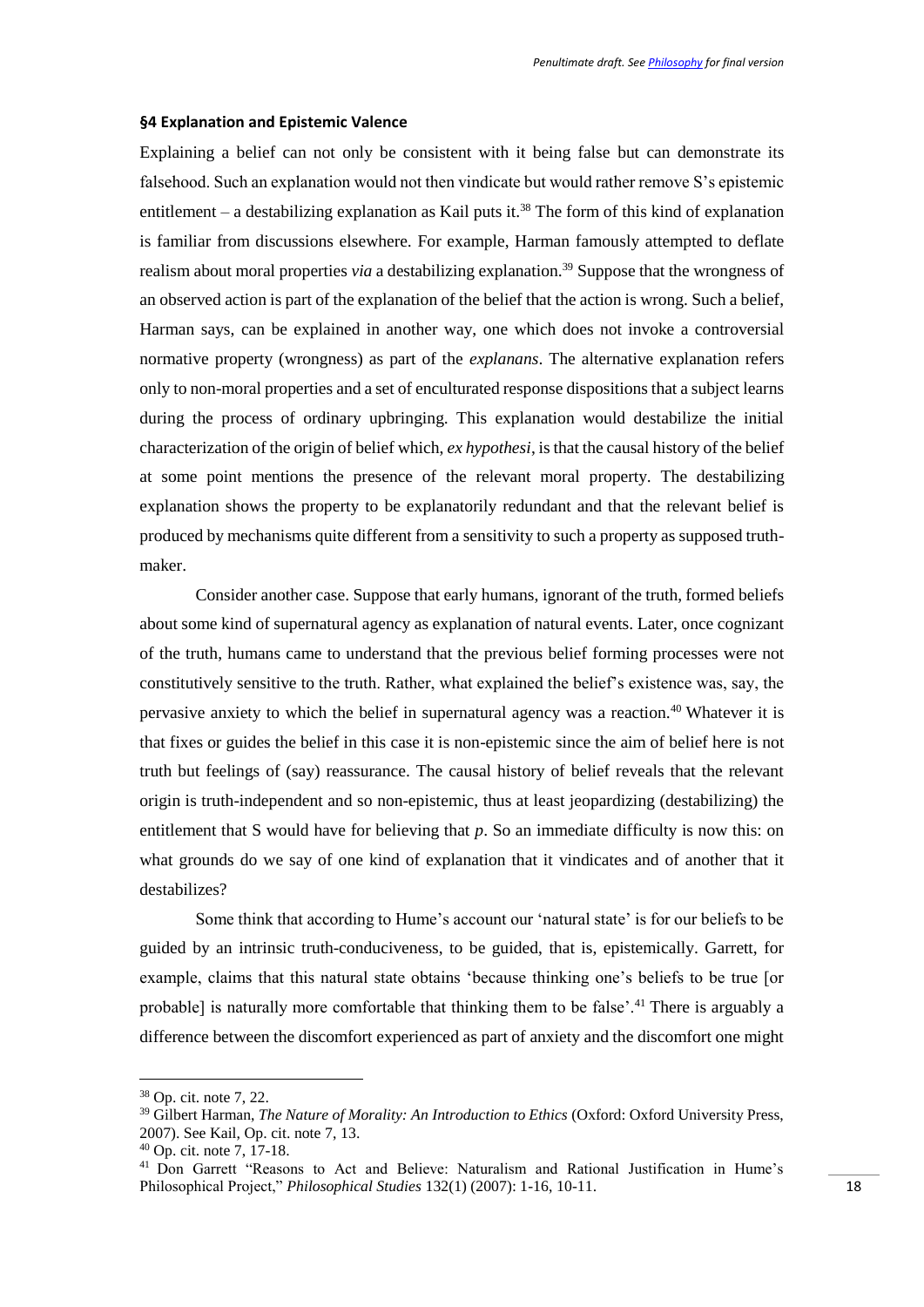feel in thinking one's belief to be false. But it is not clear why one psychological state considered as such is evidence of truth-independence whilst the other preserves a connection to truth. Since both explanations invoke psychological facts, why is one taken to reveal the origin of belief as non-epistemic, and the other taken to exemplify our natural state of being guided epistemically? '[W]hy aren't the superstitious ... just psychologically different, rather than epistemically deficient?', as Williams puts it.<sup>42</sup> Presumably, that S, as a matter of fact, finds it more comfortable to regard her beliefs as true rather than as false does not thereby make it the case that her beliefs are guided epistemically as opposed to not.

Our question is about the rationale for claiming that in one case a psychological state is part of what severs the link with truth and yet, in the other, that it exemplifies being guided epistemically. In the latter case we would say of the belief that it has a sound epistemic origin and, therefore, that it is at least potentially a justified belief. But being in a position to say this requires the right perspective. A person's consultation of the internally accessible qualities of their own psychological states may not (perhaps cannot) reveal that some of them have a distinctively truth-seeking character. Accordingly this person would not be in a position to say which of their beliefs if any has a sound epistemic origin. Denying that there is anything intrinsic to psychological states that distinguishes truth-guided belief from other motives leads naturally to the idea that an external relation between states of mind and the world is what fixes a belief's epistemic status. And an externalism about justification is one prominent way to portray the non-sceptical aspects of Hume's empiricism although others have emphasized the importance of internal aspects too.<sup>43</sup>

Externalism is usually characterized as a widening of what can count as sufficient for justification; being justified need not be a product of discovering internally accessible warrant but, at least in some cases, by having one's beliefs produced in a reliably truth-guided way. Externalism is not a rejection of internalism as such since if a person is aware that the history of a relevant belief includes the fact that it is based on epistemically dubious grounds, then that is an internally accessible reason for this person to at least withhold endorsement of if not reject that belief.<sup>44</sup> Likewise it is perfectly consistent with a weak form of externalism that a person can locate and endorse internally accessible content that justifies their belief. Nevertheless, externalism allows for S to be justified in believing that *p* in a way that does not require S to be aware of and to endorse the *justificans*. On the face of it the relevant externalism must be of a fairly strong form excluding the role of content given internally, content that in the best case

<sup>42</sup> Michael Williams, "The Unity of Hume's Philosophical Project", *Hume Studies*, 30(2) (2004): 265- 296, 269.

<sup>43</sup> For further discussion of internalism/externalism here see Kevin Meeker*, Hume's Radical Skepticism and the Fate of Naturalized Epistemology*, (Basingstoke: Palgrave Macmillan, 2013).

<sup>44</sup> See Kevin Meeker, "Hume: Radical Skeptic or Naturalized Epistemologist?," *Hume Studies* 24(1) (1998): 31-52.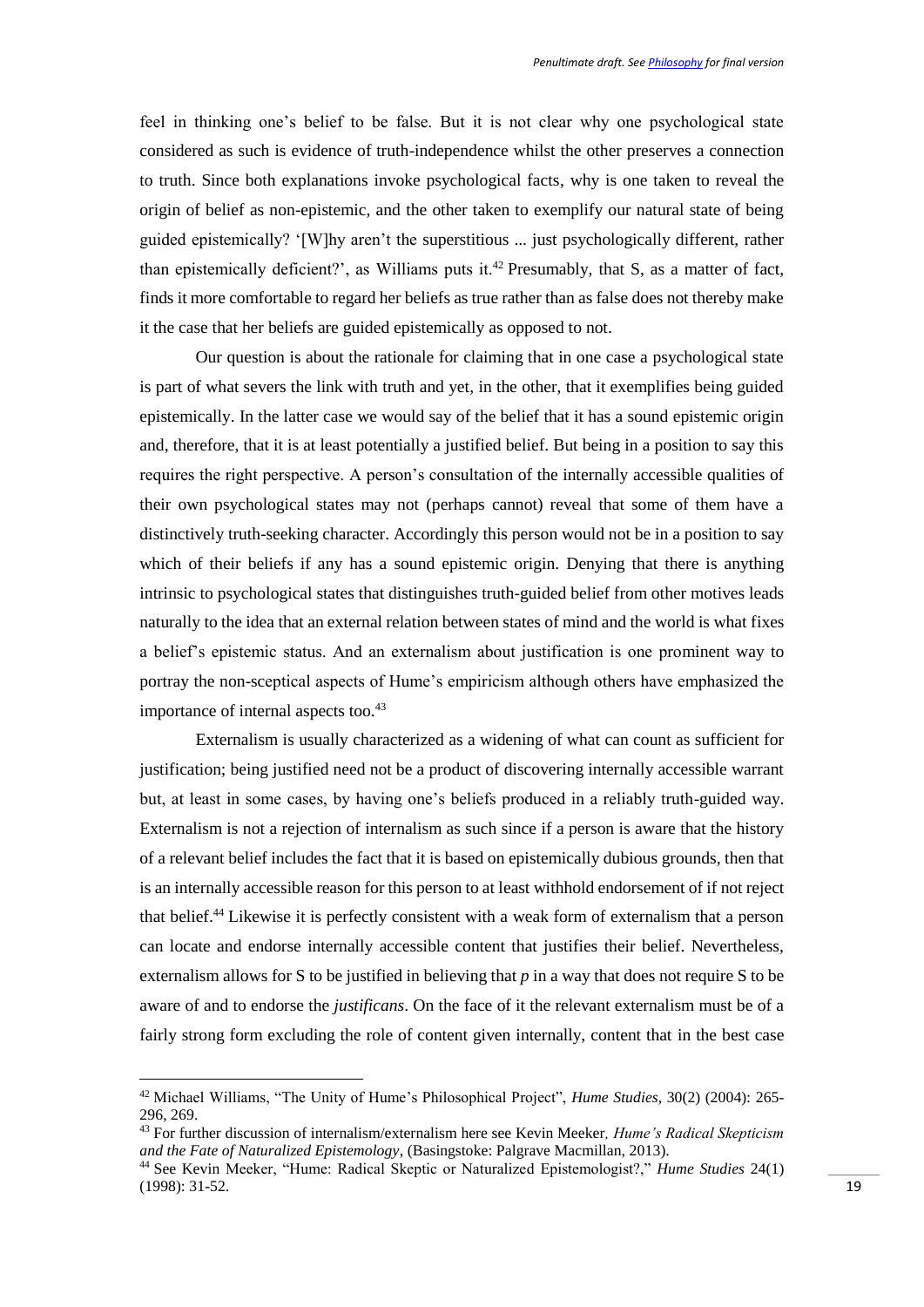simply fails to provide justification and, in the worst, is immediately destabilizing. But the connection between the apparent failure of internalism and the role of reason needs careful consideration. In particular we should avoid the assumption that embracing externalism requires privileging non-rational, non-epistemic elements in belief formation, perhaps psychological properties of the sort identified by Kemp Smith and Loeb.

The way I have portrayed vindicatory explanation suggests that the failure of reason to illuminate the grounds of belief from the inside, as it were, does not imply that scepticism can only be avoided by exploiting the non-rational, so-called natural elements of belief formation. According to my proposal sufficient instances of experience provide a form of 'cultivated rationality', a term used in a different but related context by McDowell.<sup>45</sup> Exercising cultivated rationality can result in a person being justified in a way that does not require explicit awareness and endorsement of the *justificans* yet is not the product of purely non-rational processes. Recall (§1) the emphasis that Hume puts on a form of generalized understanding that informs the inferences available to a person of 'advanc'd knowledge'. Characterizing the belief that a stationary ball will move as an achievement of cultivated rationality is a way of acknowledging the role of understanding in this context. Warrant for a belief need not issue, then, either solely from the reflective intellect or from mindless mechanisms connecting an agent to the world. A vindicatory explanation of belief lays out the context of belief formation in such a way that gives the inevitability of belief a rational articulation in the sense elucidated above.

### **Conclusion**

<u>.</u>

I have tried to sketch a way of understanding Hume's account of belief as consistent with the scheme of vindicatory explanation. A result is that Hume's promised explanation of our beliefs can be characterized not as somehow opposed to his critical epistemological project. To be sure the differing emphases in Hume's account of belief are important; but portraying the 'explanatory' aspect and the 'normative' aspect as if they cannot be fused misses an important contribution that Hume is making to our understanding of the nature of belief. Once the Humean project of explaining belief is not assumed to be a descriptive, non-normative exercise, the account of belief formation can itself contribute to our understanding of how belief can be justified. Vindicatory explanation of belief shows how coming to understand the context of a person's experiential and doxastic development provides an explanation of belief which, in so doing, confers an epistemic status on the believer. Understanding this context involves

<sup>&</sup>lt;sup>45</sup> The context is McDowell's rejection of the idea that for a person to act rationally is for the person to deliberate about what to do and to act in light of the conclusion. See John McDowell, "The Myth of the Mind as Detached" in *Mind, Reason, and Being in the World: The McDowell-Dreyfus Debate*, Schear, J. (ed.) (Oxford: Routledge, 2013): 41-58, 47. See also themes in Allison, Op. cit. note 12.